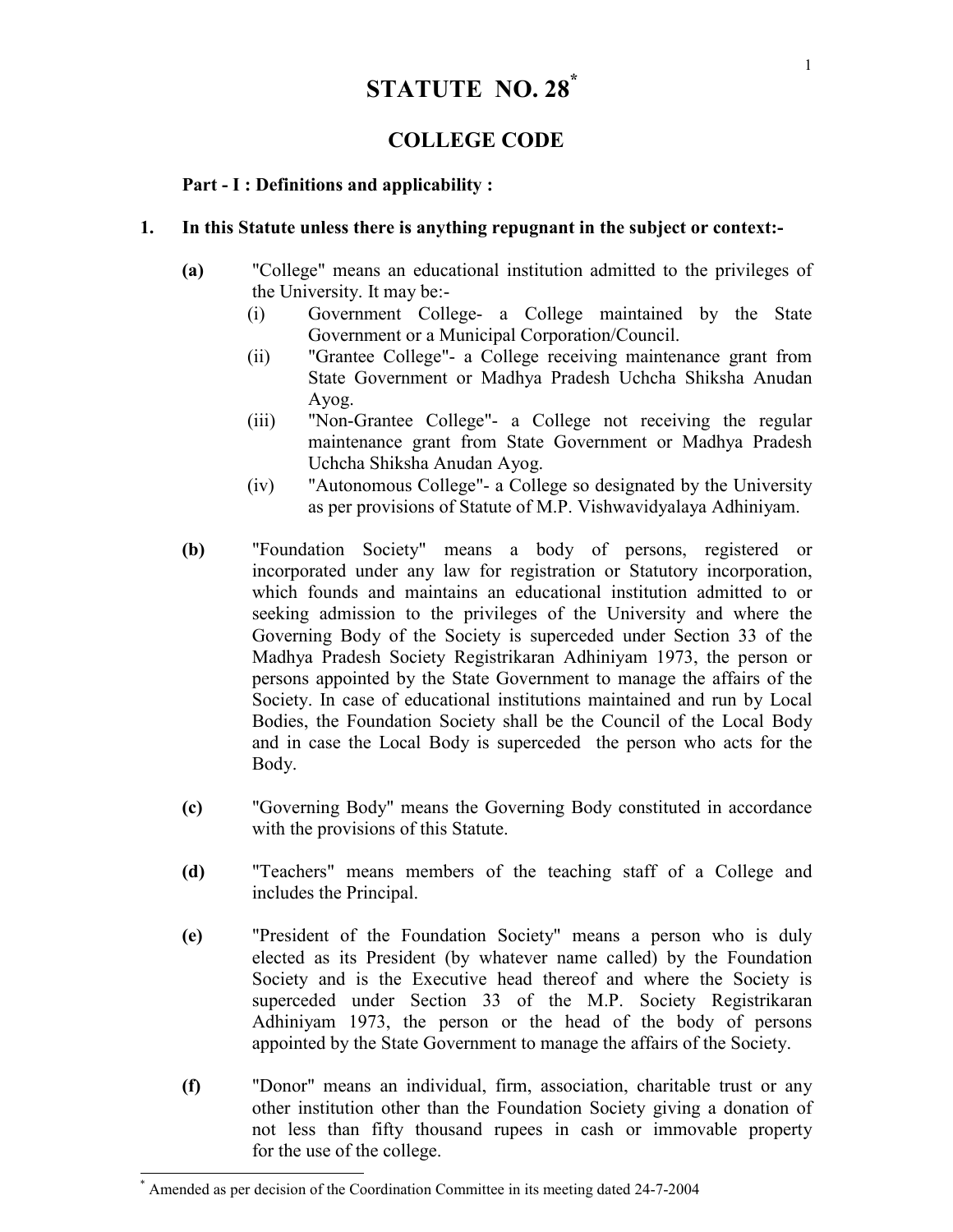Provided that if the donation is given by any firm, association, trust or institution, the representative nominated by such donor from time to time shall be the donor for the purpose of this College.

 $^{\ast}$ 2. 2. The College Code shall apply to all colleges admitted to the privileges of the University except in the colleges maintained or managed by the State Government or a Municipal Corporation or the University.

## Part-II : The Foundation Society :

- 3. (1) The Foundation Society of a college shall be responsible for providing the necessary funds for the maintenance and upkeep of the college upto the standard required by the University.
	- (2) No employee of the college including an honorary or part-time who is paid an honorarium shall be an office bearer or member of the Foundation Society.
	- (3) (i) The Foundation Society of every college shall deposit Endowment Fund in accordance with the scale given below with the University in the form of Fixed Deposit Receipts in the joint names of the Registrar and the College :
		- (a) If the college has only one Faculty at the under-graduate level : Rs. 1,00,000/-
		- (b) For every additional Faculty at the under-graduate level :  $Rs.50,000/-$
		- (c) For each Faculty at the post-graduate level : Rs. 40,000/-
		- (ii) Where the college does not have its own building which is considered satisfactory for its purposes by the University, the Foundation Society shall make an annual contribution of an amount not less than Rs. 15,000/- towards a Building Fund to be maintained with the University in the name of college till the college constructs or acquires permanently a building adequate for its purposes.
		- (iii) The deposit for creating the Endowment Fund or the contribution towards the Building Fund shall not be made from the receipts of the college in the form of fees from students or grants received by the college or from loans from the staff of the college.
	- (4) (i) The income from the Endowment Fund shall be made available to the college for its use.

 \* Amended as per decision of the Coordination Committee item no. 10 dated 27-9-75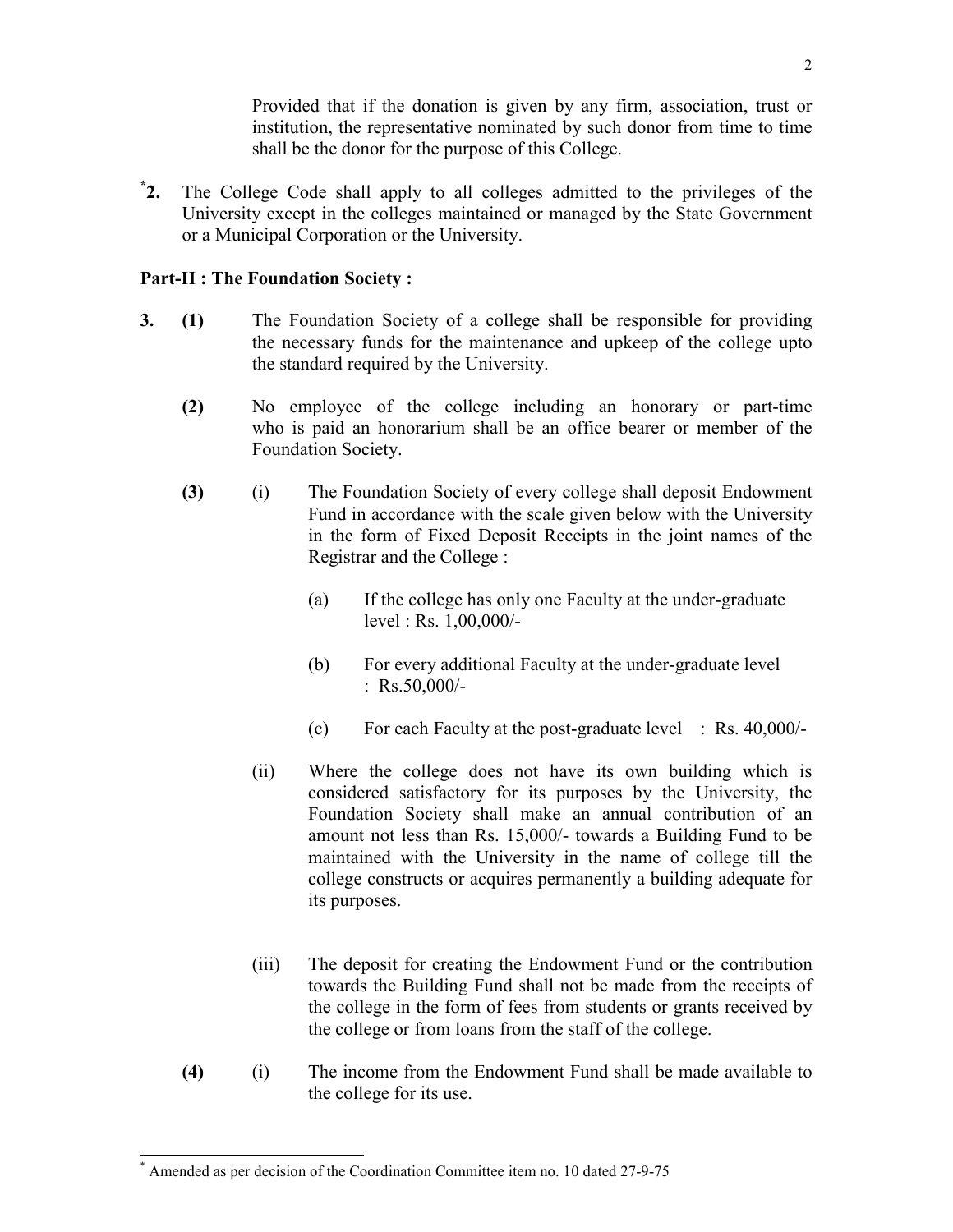- (ii) When the salary due to the teachers is not paid for three months, the University may permit the use of the Endowment Fund and require the Foundation Society to deposit back the amount drawn therefrom.
- (iii) In the event of the closure of the college or in the event of being taken over by the Government, the caution money and the salary due to the employees (including teachers) of the college shall be the first charge on the Endowment Fund.
- (iv) On a request from the Governing Body, the amount in Building Fund will be released to the Governing Body for the construction of the college building or purchase of a building for the college.
- (5) The Foundation Society shall carry out all directions of the University and shall maintain and run the college in accordance with M.P. Vishwavidyalaya Adhiniyam and the Statutes, Ordinances and Regulations made thereunder.

 Provided that the Foundation Society of the Grantee College shall maintain and run the College in accordance with the Madhya Pradesh Ashasakiya Shikshan Sanstha (Adhyapakon tatha Anya Karmachariyon ke Vetan Ka Sandaya) Adhiniyam, 1978 and the rules framed thereunder.

 Provided also that the Autonomous College shall function in accordance with the Statute of this Adhiniyam formulated for the purpose.

- (6) (i) If the Executive Council after giving reasonable opportunity to the Foundation Society to state its case, is satisfied that the Foundation Society has failed to meet all or any of its obligations as laid down in the code, it may take any of the following actions :
	- (a) Withdrawal of the right to have its appointees other than the chairman of the Governing Body on the Governing Body of the college.
	- (b) Withdrawal of the powers vested in the Foundation Society by this statute.
- (ii) Where any action is taken by the Executive Council under the foregoing clause, the Foundation Society may appeal to the M.P. Uchcha Shiksha Anudan Ayog against the decision of the Executive Council. The decision of the Ayog in the matter shall be final.
- 4. (1) The Foundation Society shall have the following powers, namely :-
	- (a) To appoint the first Principal and other members of the teaching staff of the college in accordance with the provisions of this Code till the Governing Body is constituted or till the expiry of the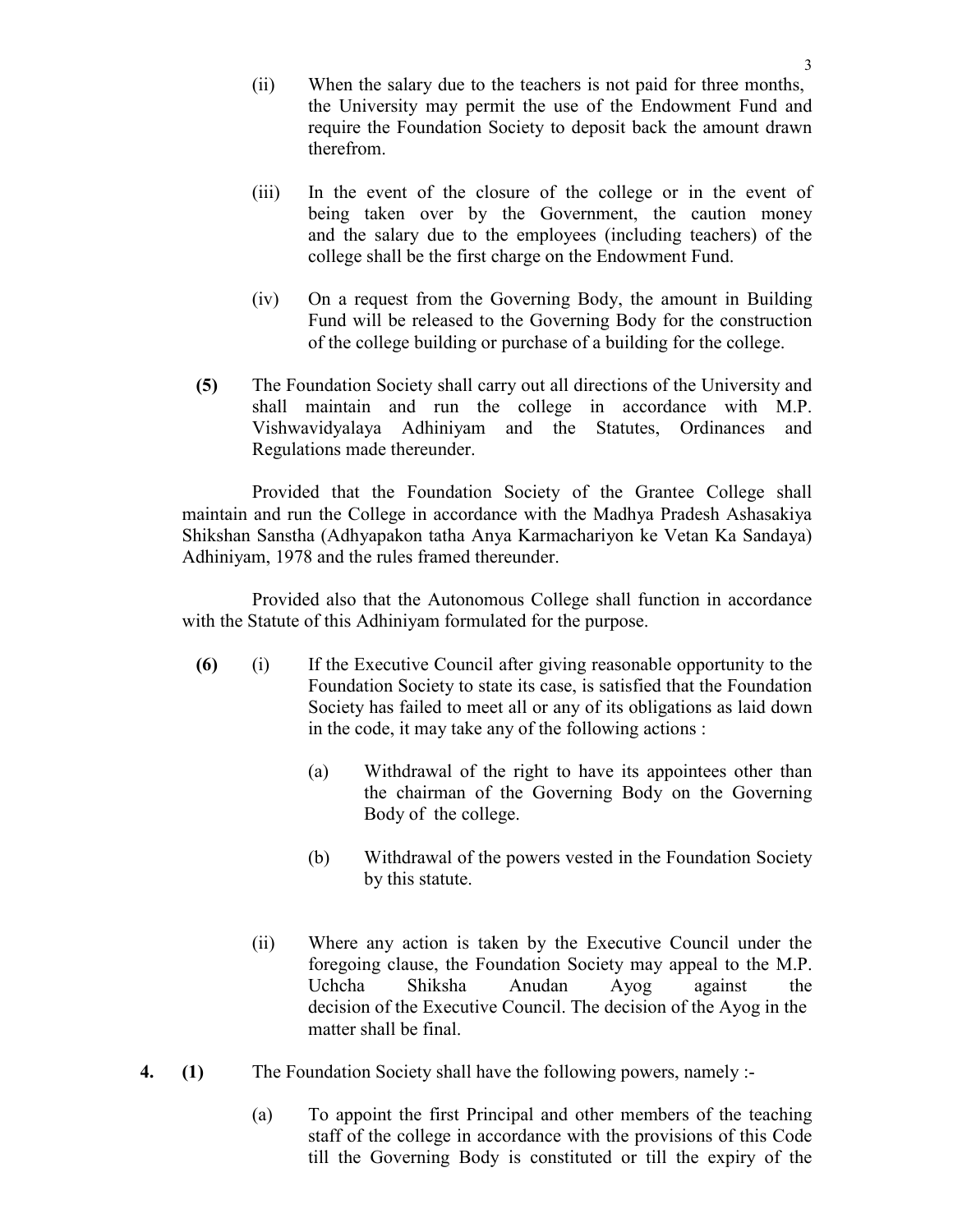period of ninety days from the date on which the college is first admitted to the privileges of the University which ever is earlier.

 (b) To sanction on the recommendation of the Governing Body, the opening of a new department of studies or the creation of new teaching posts as involve additional financial obligation on the Foundation Society subject to approval of the Ayog in case of grantee colleges and Executive Council in case of Non-grantee colleges.

 Provided that where the Foundation Society does not take a decision on the proposal made by the Governing Body within a period of sixty days from the date on which the Governing Body submits its proposal, the Foundation Society shall be deemed to have concurred in the proposal.

- (c) To sanction items of new expenditure exceeding Rs. 25,000/- in the case of non-recurring expenditure and exceeding Rs. 10,000/ in the case of recurring expenditure which involve additional financial obligation on the Foundation Society.
- (d) To consider and pass resolutions on the Annual Estimates of Income and Expenditure and the Audit Report of the College and forward them to the Governing Body for its consideration.

 Provided that if the Foundation Society does not communicate to the Governing Body, its observations on the Annual estimates of Income and Expenditure of the College within sixty days of it's submission by the Governing Body, it will be presumed that the Foundation Society has no observations to make on the Annual Estimate and the Governing Body may proceed to consider and approve the Annual Estimate with or without reductions.

- (e) To appoint the Auditors of the college from out of a panel of names approved by the Registrar of Firms and Societies;
- (f) To call for information regarding the functioning of the college from the Governing Body and to suggest to the Governing Body measures for the improvement and development of the college;

 Provided that the Foundation Society shall not interfere with the day-to-day administration of the college.

- (2) In case of any difference of opinion between the Foundation Society and the Governing Body, any of them may refer the matter to the Executive Council whose decision shall be binding.
- 5. In case the college is maintained and run by an individual the obligations and powers of the Foundation Society shall vest in such individual.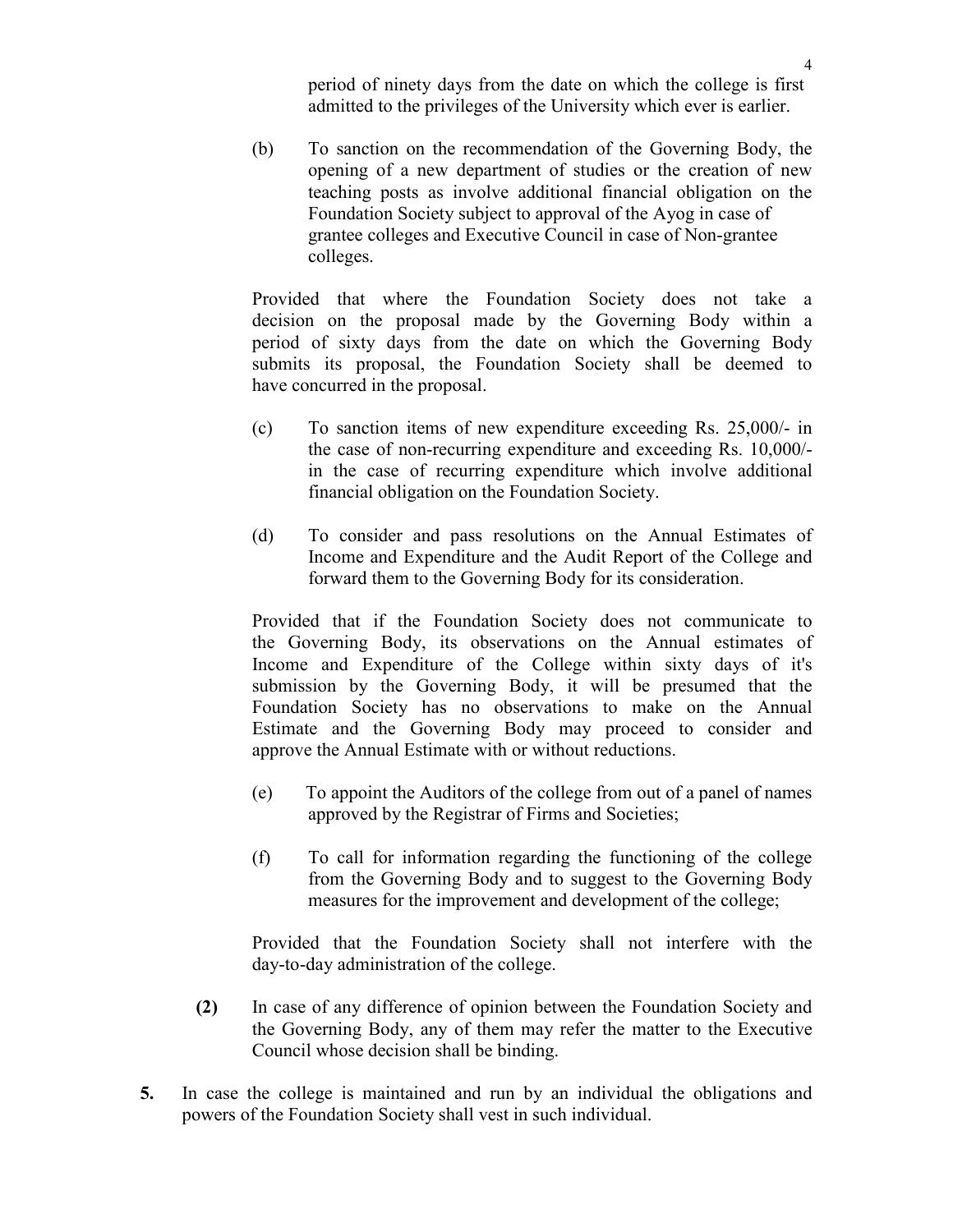#### Part - III : Governing Body :

- 6. (1) There shall be a Governing Body for the management of the college. It shall consist of :-
	- (a) The Chairman of the Governing Body appointed by the Foundation Society from amongst its members or by the individual maintaining the college.
	- (b) Two persons appointed by the Foundation Society from amongst its members or by the individual maintaining the college.
	- (c) Two representatives of the University other than members of the Foundation Society of the college nominated by the Executive Council atleast one of whom shall be from amongst the teachers of the University as far as possible working in institutions not located in the same town as the college.
	- (d) One representative of the donors of the college to be elected by donors.
	- (e) One nominee of M.P. Uchcha Shiksha Anudan Ayog from amongst the senior teachers not below the rank of College Professors working within the jurisdiction of the University (excluding the concerned College).
	- (f) Two representatives elected by the teachers of the college who have completed two years of service other than the Principal from amongst themselves in such manner as may be prescribed by the College Council.

 Provided that the restriction regarding two years of service shall not apply for the first three years of the existence of a college.

(g) The Principal of the College- Ex-Officio Member Secretary.

Provided that the following shall not be eligible to be a member of the Governing Body under clauses (a) to (e) above.

- (i) a person who is related to any member of the staff of the college.
- (ii) a person having pecuniary interest in the affairs of the college and
- (iii) an employee of the college.
- (2) (i) The Chairman and member of the Governing Body other than Ex- Officio member shall hold office for a period of two years.

Provided that the Chairman and members appointed by the Foundation Society before the supercession of its Governing Body of the Society and their places shall be filled by the appointees of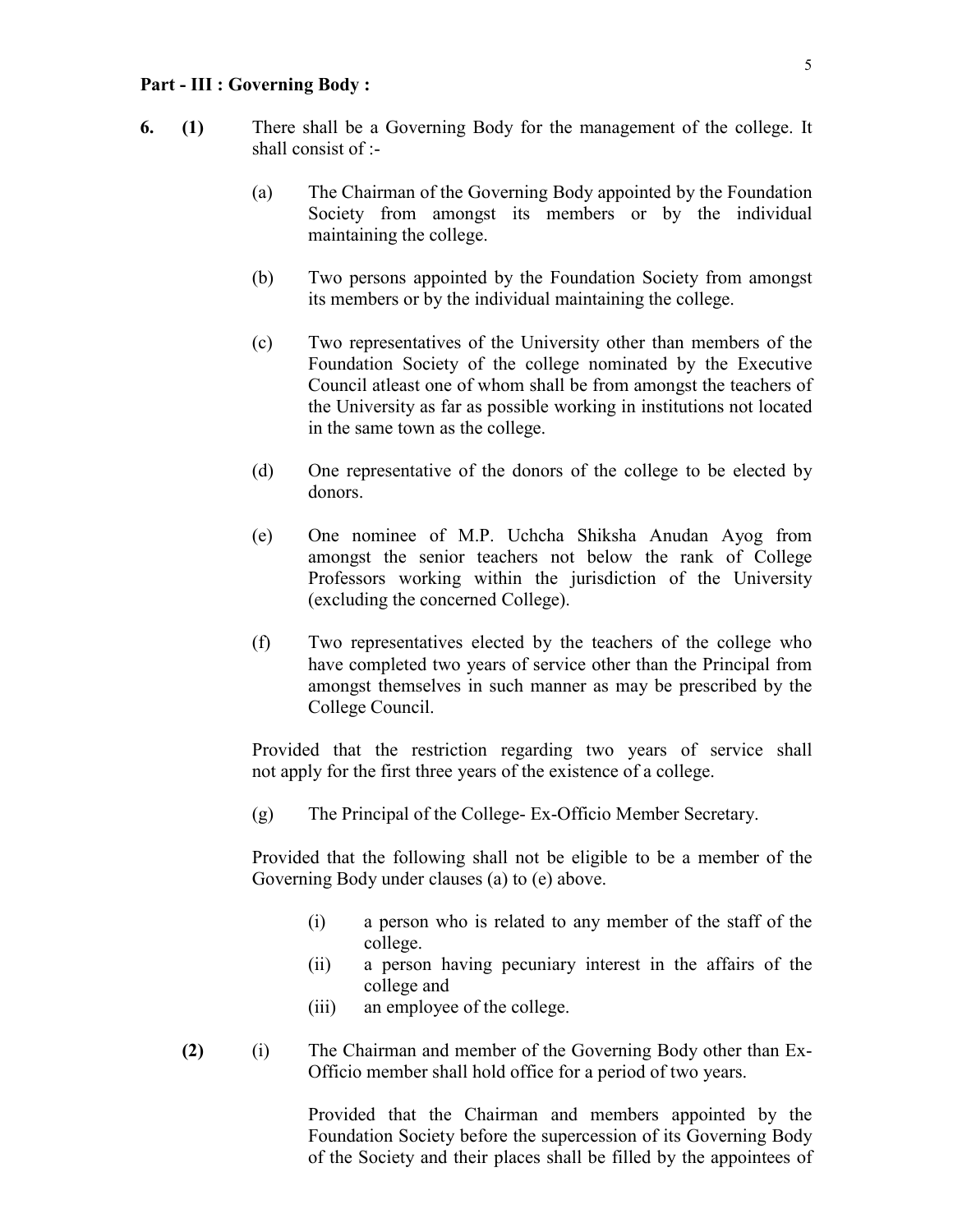the person/persons appointed by the State Government to manage the affairs of the Society.

- (ii) The Ex-Officio member shall forthwith cease to be a member of the Governing Body if he ceases to hold the office by virtue of which he has become a member.
- (iii) An office bearer or member of the Governing Body may resign from the Governing Body through a letter of resignation addressed to the Secretary of the Governing Body and the resignation shall take effect as soon as the letter is received by the Secretary. The Secretary of the Governing Body shall take steps to fill all vacancies as they occur.
- (iv) When a vacancy occurs in the office of a member other than an Ex-officio member, before the expiry of his/her term, the vacancy shall be filled, as soon as may be, by the election, nomination or appointment, as the case may be, of a member who shall hold office so long only as the member in whose place he has been elected, nominated or appointed, would have held it, if the vacancy had not occurred.
- (v) Every change in the office-bearers or membership of the Governing Body of a college shall be reported immediately to the University by the Secretary.
- 7. (1) The Governing Body shall meet at least thrice a year. Five members of the Governing Body shall form quorum. No quorum shall be necessary for and adjourned meeting. If the quorum is not present within thirty minutes of the time given in the notice, no meeting shall be held.
	- (2) Meeting of the Governing Body shall be convened by the Secretary in consultation with the Chairman. In case, the Secretary does not call a meeting when directed by the Chairman to do so, the Chairman may call the meeting.
	- (3) (a) The Secretary shall give atleast ten days notice of an ordinary meeting of the Governing Body.
		- (b) An emergent meeting of the Governing Body can be convened on three clear days notice.
		- (c) On a requisition signed by not less than four members specifying the business to be transacted, a special meeting of the Governing Body shall be convened within twenty days of the receipt of such requisition. Atleast ten days notice of a special meeting shall be given.
		- (d) The agenda of every meeting shall be sent with the notice to the members. Proposals from any member received by the Secretary before the issue of notice shall be included in the agenda. The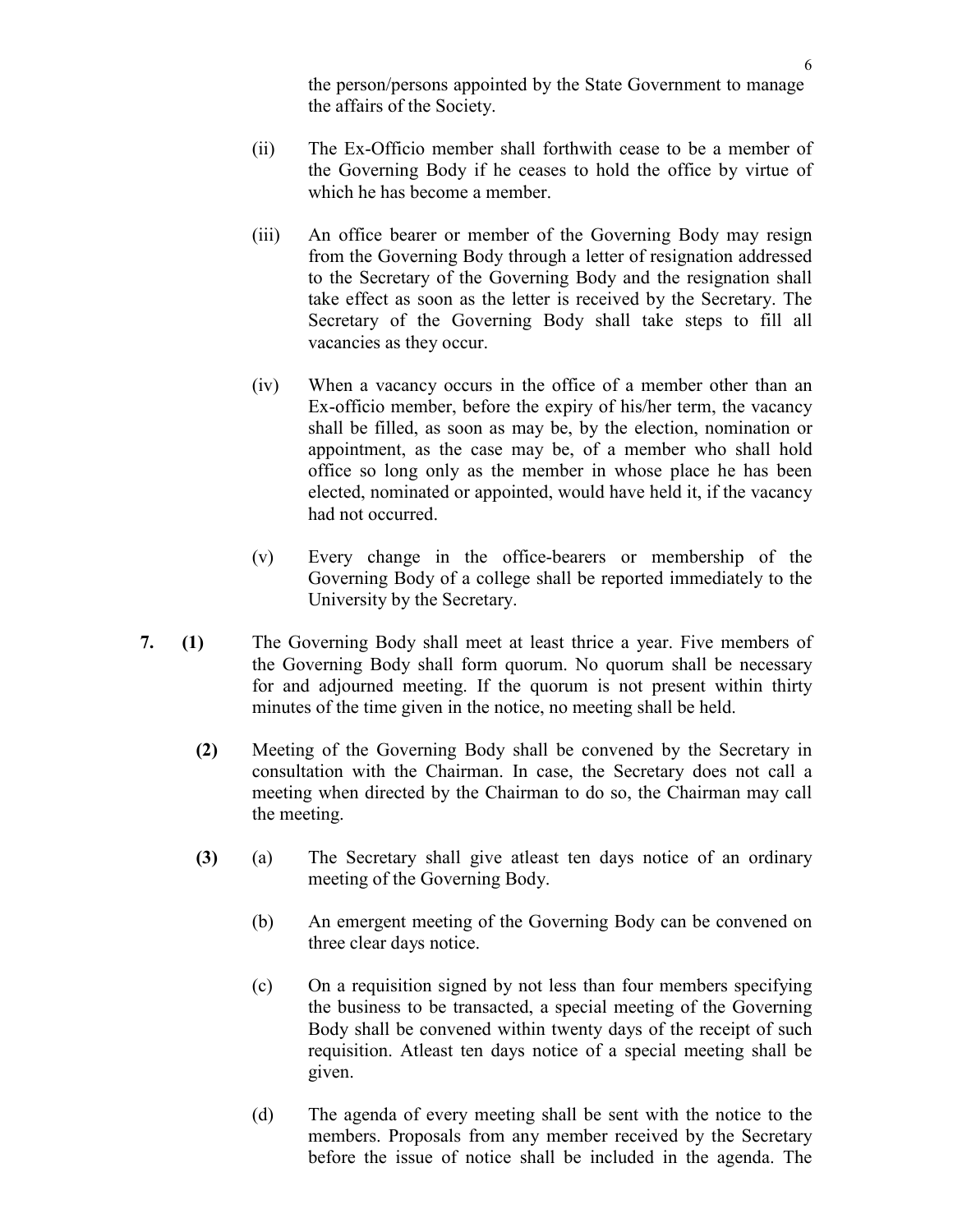agenda of a special meeting shall include only the business indicated in the requisition.

- (e) No business other than that included in the agenda shall be transacted at a meeting except with the consent of the Chairman and unless permission is given in introduce it by the majority of the members present.
- (4) The Chairman shall, when present, preside at meeting of the Governing Body. In the absence of the Chairman from any meeting, the members present shall elect one of the members other than a teacher to preside at the meeting. Except as provided otherwise all acts of the Governing Body and all questions coming or arising at its meeting shall be done and decided by majority of such members thereof as are present and vote at the meeting.
- (5) The minutes of every meeting of the Governing Body shall be drawn up by the Secretary and after approval by the Chairman circulated among the members within fifteen days of the meeting.
- (6) It shall be the duty of the representatives of the University on the Governing Body to report to the Kulpati decisions affecting adversely the smooth working of the college and violation, if any, of the Statutes, Ordinances, Regulations or instructions of the University.
- (7) No act or proceeding of the Governing Body shall be invalid merely by reason of any vacancy in its membership of any defect of irregularity in the appointment, nomination or election of a member.
- 8. (1) The Governing Body shall be responsible for the general administration of the college including :-
	- (a) Management and regulation of the finances, accounts, investments, property and other assets of the college.

Provided that no property of the college shall be disposed of without the approval of the Foundation Society and the Foundation Society on its part shall not withdraw or dispose of any property or asset used by the college or managed by the Governing Body without the consent of the Governing Body.

- (b) Adoption with or without modification of the budget submitted by the Principal of the college after considering the observations, if any, of the Foundation Society.
- (c) The institution and obligation of new department of Studies or new teaching and non-teaching posts in the college.

 Provided that if the institution or a new department or a new teaching post involves additional financial obligation on the Foundation Society, exercise of this power shall be subject to the provisions of paragraph 4 of the code.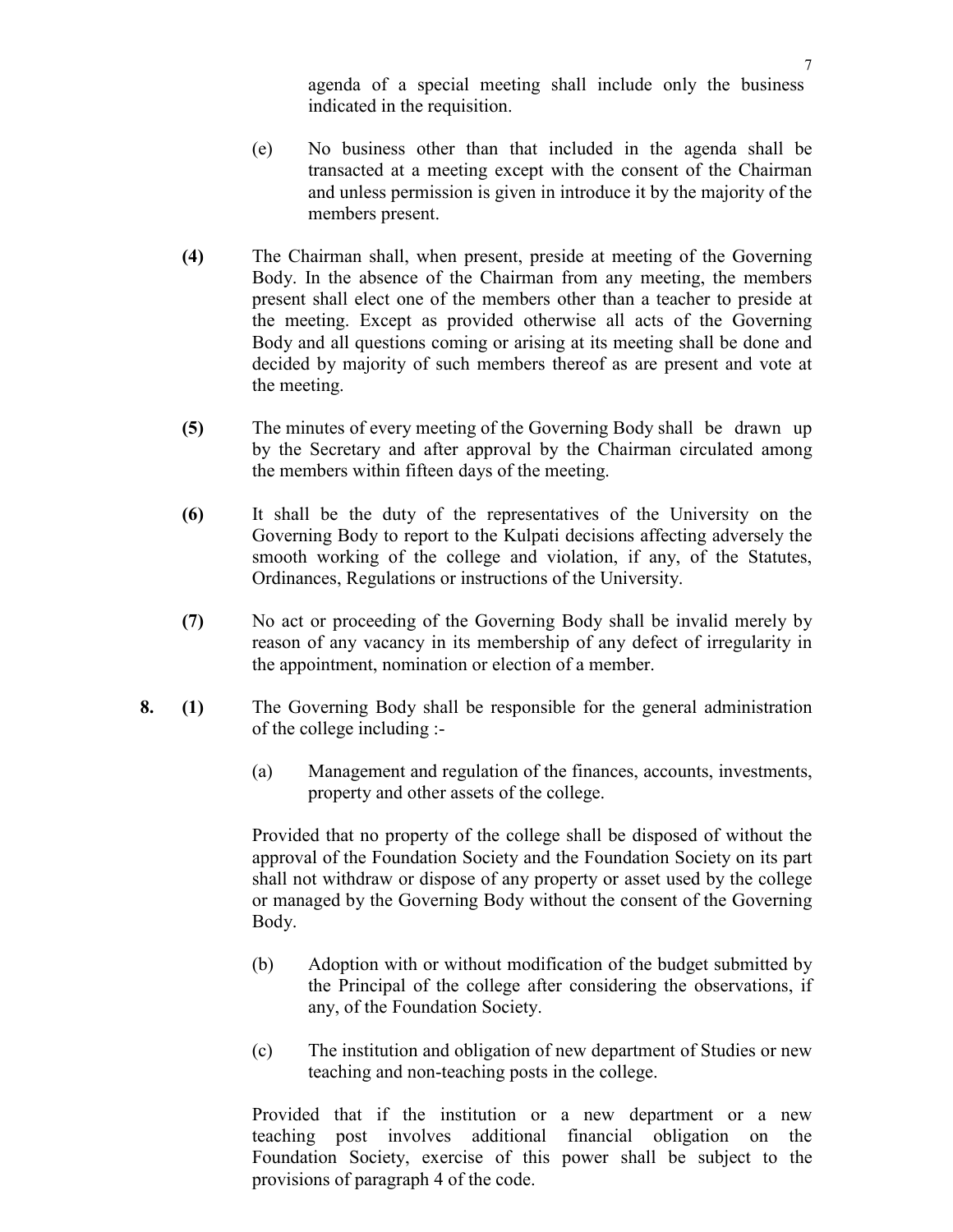Provided also that no Teaching Department or teaching post shall be abolished without the prior approval of the Executive Council.

 (d) Appointment, promotion, suspension and punishment of the teachers of the College and any other action affecting their services.

 Provided that the Governing Body of "Grantee College" shall take these actions in accordance with the provisions of the M.P. Ashasakiya Shikshan Sanstha (Adhyapakon tatha Anya Karmachariyon ke Vetan ka Sandaya) Adhiniyam 1978 and the rules framed thereunder.

 Provided also that the services of a teacher of non-grantee college other than the one appointed in a leave vacancy, temporarily for a specified period shall not be terminated for any reason whatsoever without the prior approval of the Executive Council.

 Provided further that the power of appointment shall be subject to the provision of section  $4(1)$  (a) of this statute.

- (e) Maintenance of the College upto the academic standard required by the University and compliance by the college of the M.P. Vishwavidyalay Adhiniyam; Statutes, Ordinances, Regulations and directions issued by the University from time to time.
- (2) In the matter of the management of the college, the Governing Body shall be the final authority bound by Statutes, Ordinances, Regulations and directions of the University and such rules as are framed by the Governing Body and which are not inconsistent with the Adhiniyam, the Statutes, Ordinances and Regulations of the University.

# 9. The Governing Body shall submit to the Foundation Society :

- (i) Not later than the 31st July of each year a Statement of Annual Accounts of the college for the financial year immediately preceding together with the audit report by an auditor appointed by the Foundation Society and annual report on the work and progress of the college for the academic year ending 30th June immediately preceding.
- (ii) Not later than the 30th September each year the budget estimates of the college for the following financial year.
- (iii) Proposals for such items of new expenditure exceeding Rs. 25,000/- in the case of non-recurring expenditure and exceeding Rs. 10,000/- in the case of recurring expenditure which involve additional financial obligation on the Foundation Society.

### 10. The Governing Body may make rules consistent with the provisions of the Adhiniyam, Statutes and Ordinances, with regard to :

(a) The procedure to be observed at its meeting.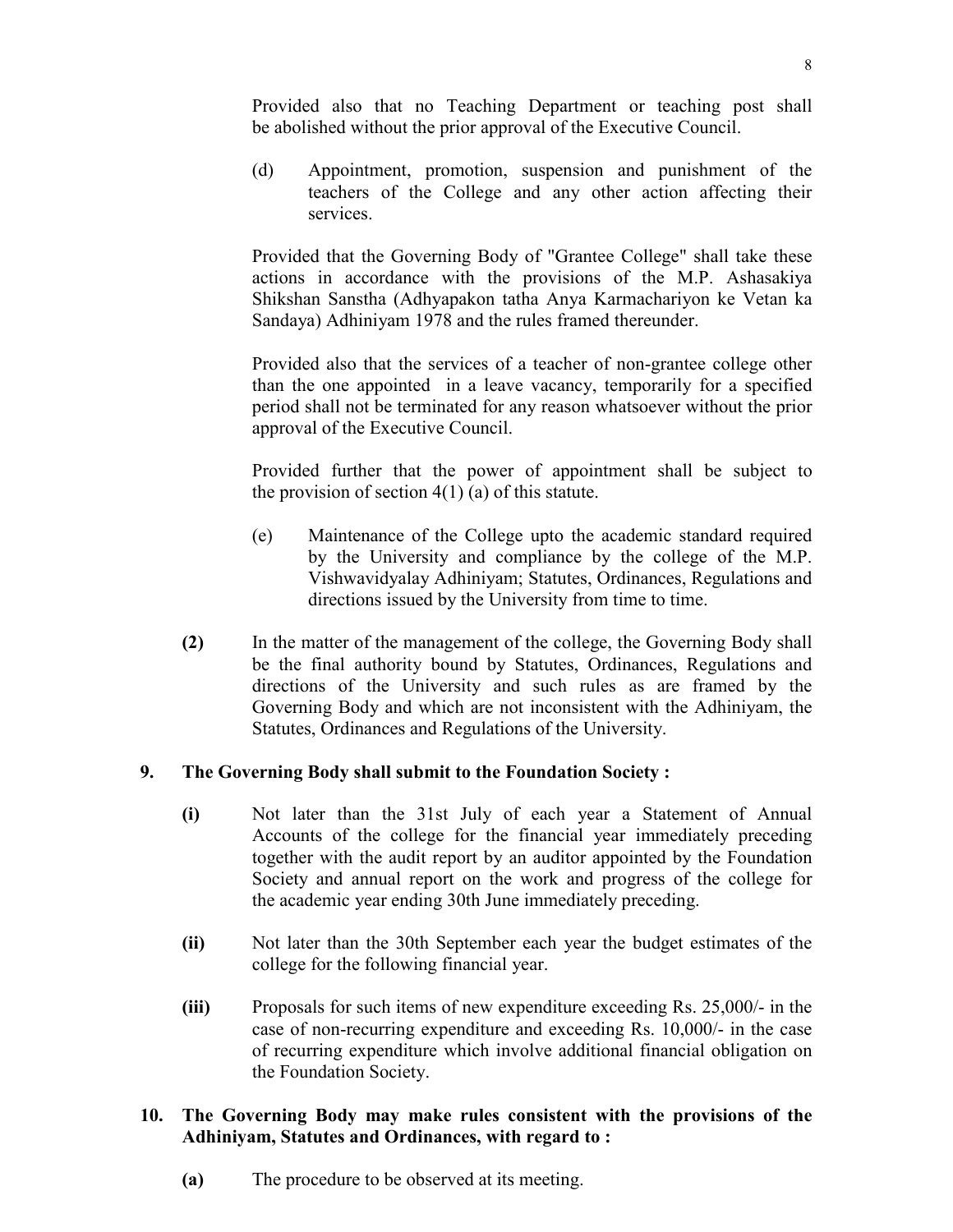Provided that no decision affecting the service conditions of teachers shall be taken at a meeting of the Governing Body in which atleast one teacher representative and one University representative are not present.

- (b) The management of college, and
- (c) The manner in which its decisions shall be given effect to.
- 11. The Governing Body shall exercise all powers not otherwise provided for in this code and not inconsistent with the provisions of the Adhiniyam, Statutes and **Ordinances**
- 12. The T.A. & D.A. of a nominee of the University or the State Government or M.P. Uchcha Shiksha Anudan Ayog attending a meeting of the Governing Body or Selection Committee or any other body or Committee constituted for the college shall be paid by the College at the rates admissible to a member of the authorities of the University as per the provisions made under this Adhiniyam for the purpose.
- 13. (1) The Governing Body shall be constituted in accordance with provisions of this Statue within a period of ninety days from the date of admission of the College to the privileges of the University.
	- (2) The Governing body in existence on the date immediately preceding the date of enforcement of this Statute shall continue to function till the new Governing Body is constituted in accordance with the provisions of the Statute but such period shall not extend beyond a period of ninety days from the date of enforcement of this Statute.

 Provided that if, for any reason, the Governing Body is not constituted in accordance with the provisions of this Statute within the aforesaid period, the Executive Council may extend the period by a further period not exceeding sixty days.

# Part - IV : The College Council :

- 14. (1) There shall be for each College, a College Council consisting of the Principal and all teachers of the College. The Principal and the Vice- Principal, if any, of the College shall respectively be the ex-officio President and Vice-President of the Council.
	- (2) The Secretary shall be elected by the Council from amongst its members. He shall hold office for one year, but for not more than two consecutive terms. He convene meetings of the College Council under the directions of the Principal.
	- (3) The Council shall meet atleast thrice during the academic year. It shall perform the following duties namely :-
		- (a) To discuss the progress of studies in the college.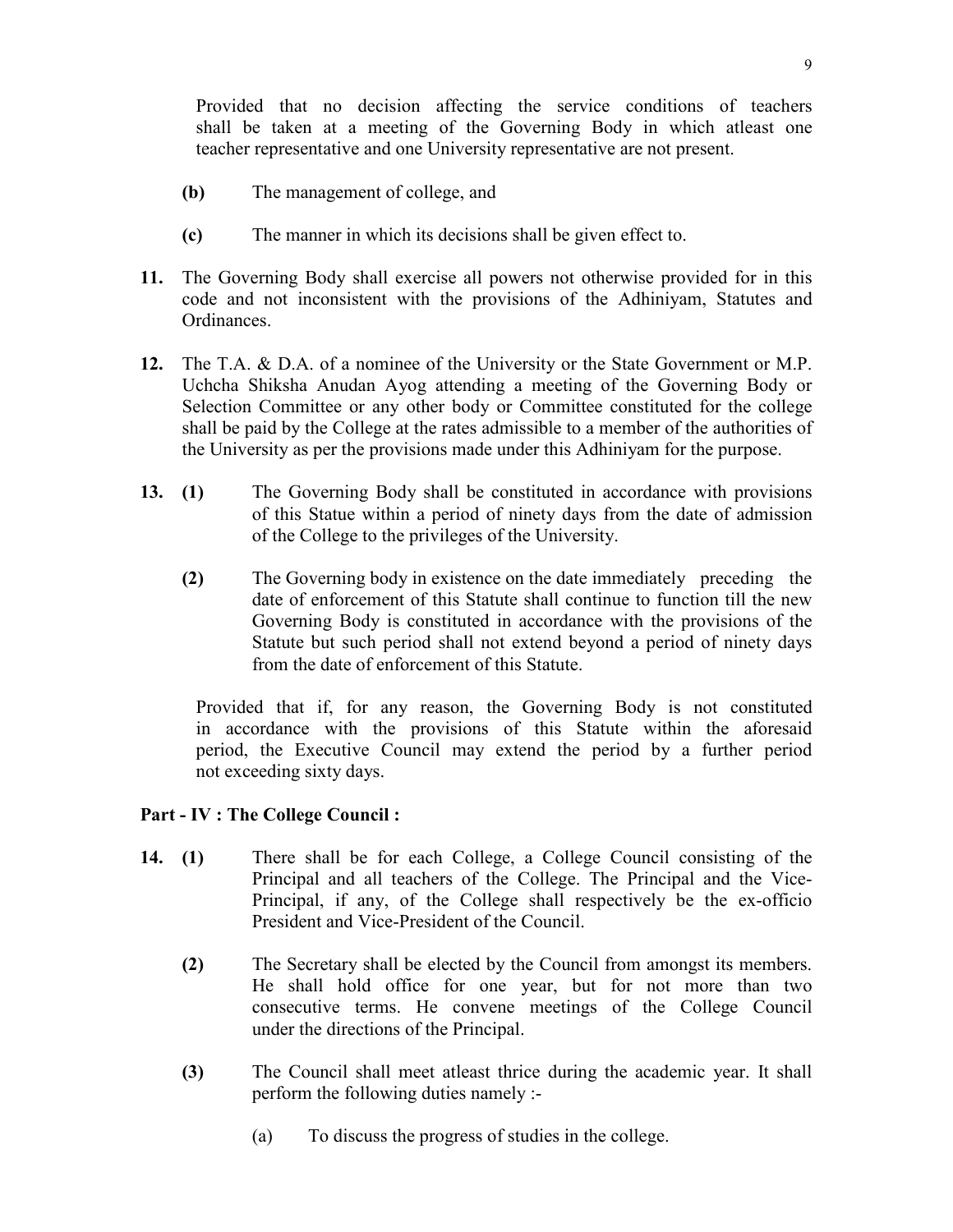- (b) To bring to the notice of the Governing Body the needs of the students and teachers;
- (c) To make recommendations to the Principal or the Governing Body for improvement of the academic efficiency of the College;
- (d) To advice the Principal on such matters relating to the internal management of the college and discipline of its students as may be referred to it from time to time;
- (e) To advice and assist the Principal in the preparation of the time table, allocation of teaching work and for the organisation of the extra-curricular activities of the college;
- (f) To consider and to bring to the notice of the Governing Body matters affecting the interests, rights and privileges of the teachers as a class.

#### Part-V : The Powers and Duties of the Principal :

- 15. (1) The Principal shall be the Chief Executive Officer and the academic head of the college and he shall participate in the teaching work of the college.
	- (2) Subject to the general control of the Governing Body the Principal shall be responsible for :-
		- (a) The administration of the college generally as an Institution admitted to the privileges of University;
		- (b) The management of the college library and hostels;
		- (c) Maintenance of the accounts, receipts and expenditure of the college.
		- (d) Correspondence of the college and custody of the records of the college;
		- (e) Administration of the amalgamated fund;
		- (f) Execution of the decision of the Governing Body.
	- (3) The Principal shall have the following powers namely :-
		- (a) To admit students to the college;
		- (b) To assign duties in respect of teaching, administrative work and extra-curricular activities, to the teaching and other staff of the college and see to the proper performance thereof;
		- (c) To appoint, promote, grant leave, suspend and take disciplinary action against the class III and class IV employees of the college;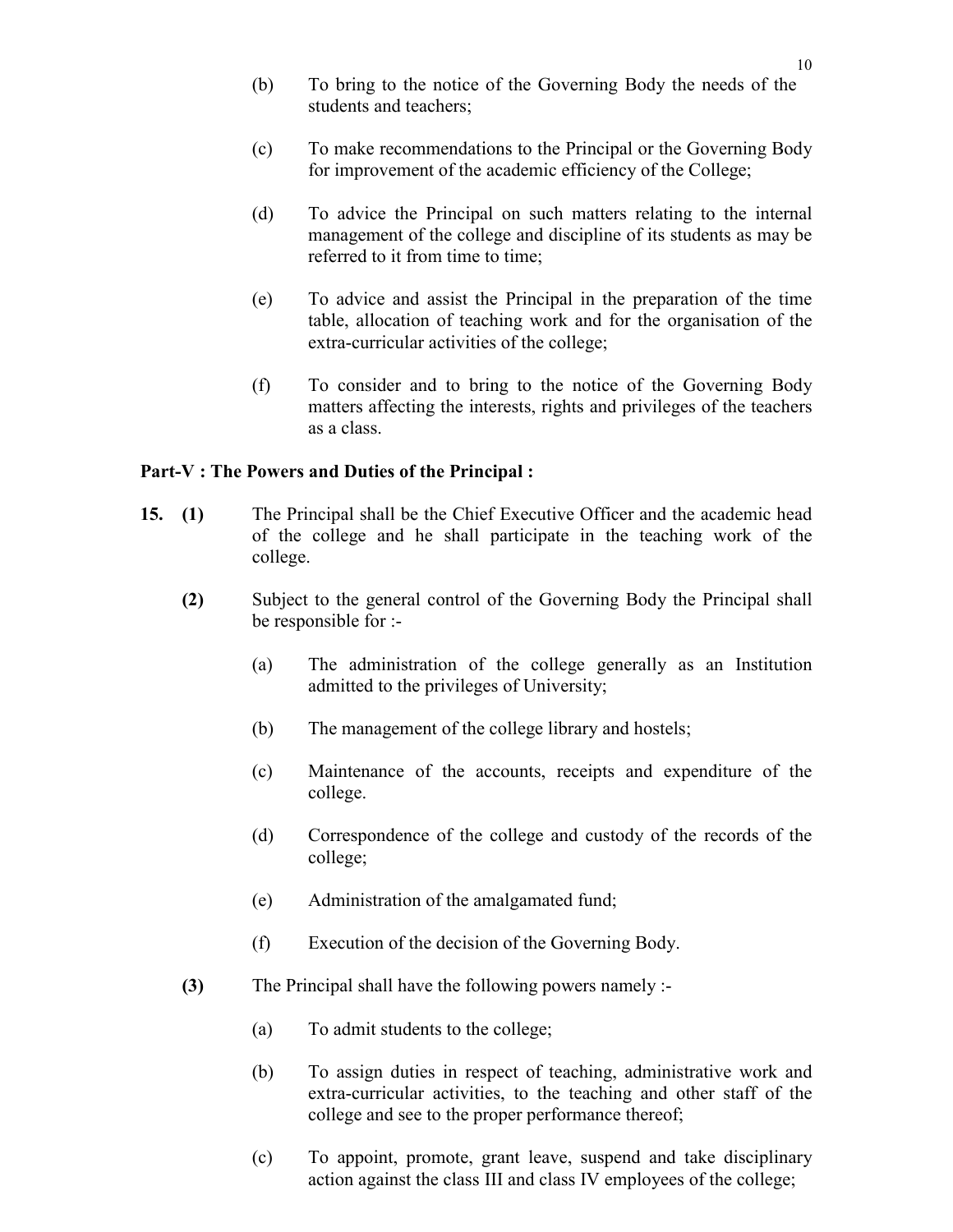Provided that where disciplinary action is taken by the Principal, an appeal shall lie with the Governing Body.

(d) To maintain discipline in the college;

Provided that disciplinary action taken by the Principal against any student shall be final and shall not be liable to be revised by any other authority except where such revision is permitted by the Statutes and Ordinances of the University.

Provided also that in the case of rustication of a student from the college, the College Council may review the decision of the Principal.

 (e) To exercise all such other powers as may be conferred on him by the Statutes, Ordinances and Regulations.

#### Part - VI : The Teachers of the College :

- 16. (1) No appointment to any teaching post in the college, including the post of the Principal but excluding part-time appointments, temporary appointments which are not to continue for more than six months and appointments to posts which are to be filled by promotion, shall be made except :
	- (a) After duly and widely advertising the post together with the minimum qualifications thereof and the emoluments of the post and allowing reasonable time within which the applicants may in response to the advertisement, submit their applications.
	- (b) On the recommendation of the Selection Committee constituted in accordance with the provisions of paragraph 17 below for the "Non-grantee Colleges" and the Rules framed under M.P. Ashasakiya Shikshan Sanstha (Adhyapakon tatha Karmachariyon ke vetano ka Sandya) Adhiniyam, 1978 for "Grantee Colleges".
	- (2) No appointment to the post of Principal shall be made except with the prior approval of the Executive Council.
	- (3) No person shall be appointed to any teaching post including that of the Principal unless he possesses the minimum qualifications prescribed for the post by the University Grants Commission and approved by the State Government and/or M.P. Uchcha Shiksha Anudan Ayog from time to time.
	- (4) Every change in the teaching staff of the college shall be immediately reported to the University by the Principal.
- 17. (1) The Selection Committee for teachers, principals and non-teaching employees for "non-grantee colleges" shall be :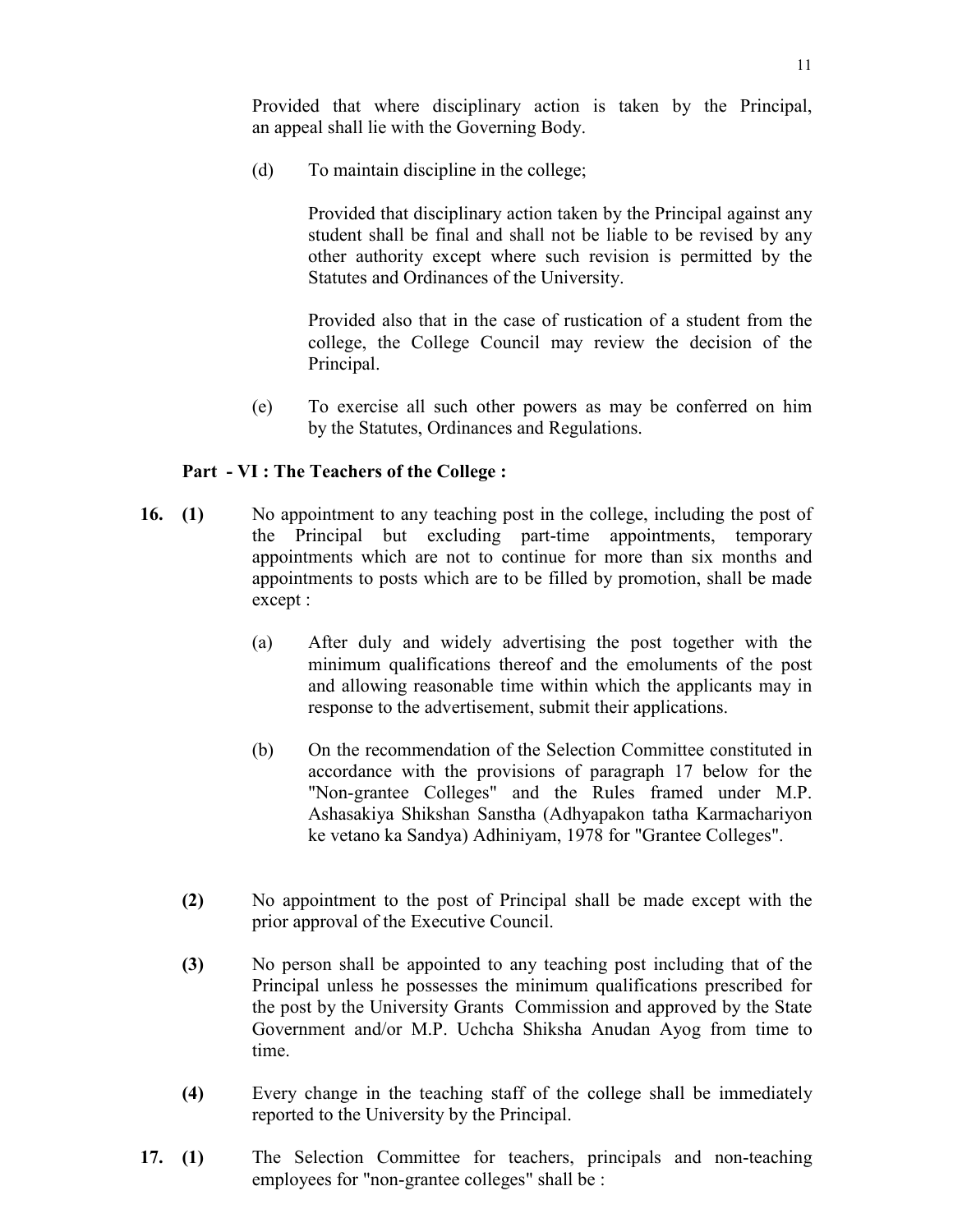#### (a) For teachers:

- (i) Kulpati or his nominee not below the rank of University Professor- Chairman
- (ii) Chairman of the Governing Body or his nominee from amongst its members who are not teachers of the college-Member
- (iii) Two experts of the subject concerned nominated by the Kulpati. -Members
- (iv) Principal of the College Member

# (b) For Principals :

- (i) Kulpati or his nominee not below the rank of University Professor- Chairman
- (ii) Chairman of the Governing Body or his nominee from amongst its members who are not teachers of the college-Member
- (iii) One educationist nominated by the Executive Council-Member
- (iv) Coordinator/Dean/Director College Development Council or in his absence one of the Deans of Faculties in which instructions are imparted in the College nominated by Kulpati-Member
- (v) Principal of the College Member Secretary
- (c) For Non-teaching posts :
- (i) Nominee of Kulpati- Chairman;
- (ii) Chairman of the Governing Body or his nominee from amongst its members who are not teachers of the college-Member
- (iii) Registrar or his nominee not below the rank of Deputy Registrar- Member
- (iv) Principal of the College Member Secretary

In no case the committee constituted under  $17(2)(a)$  shall transact business at a meeting unless Chairman, atleast one subject expert and two other members are present. In case of the Committee constituted under 17(2)(b) and  $17(2)(c)$  no business shall be transacted at a meeting of the Committee unless the Chairman and three members are present.

 (3) The Committee shall, having regard to the nature of duties of post, select candidates as per rules and shall prepare a panel of such candidates in order of merit.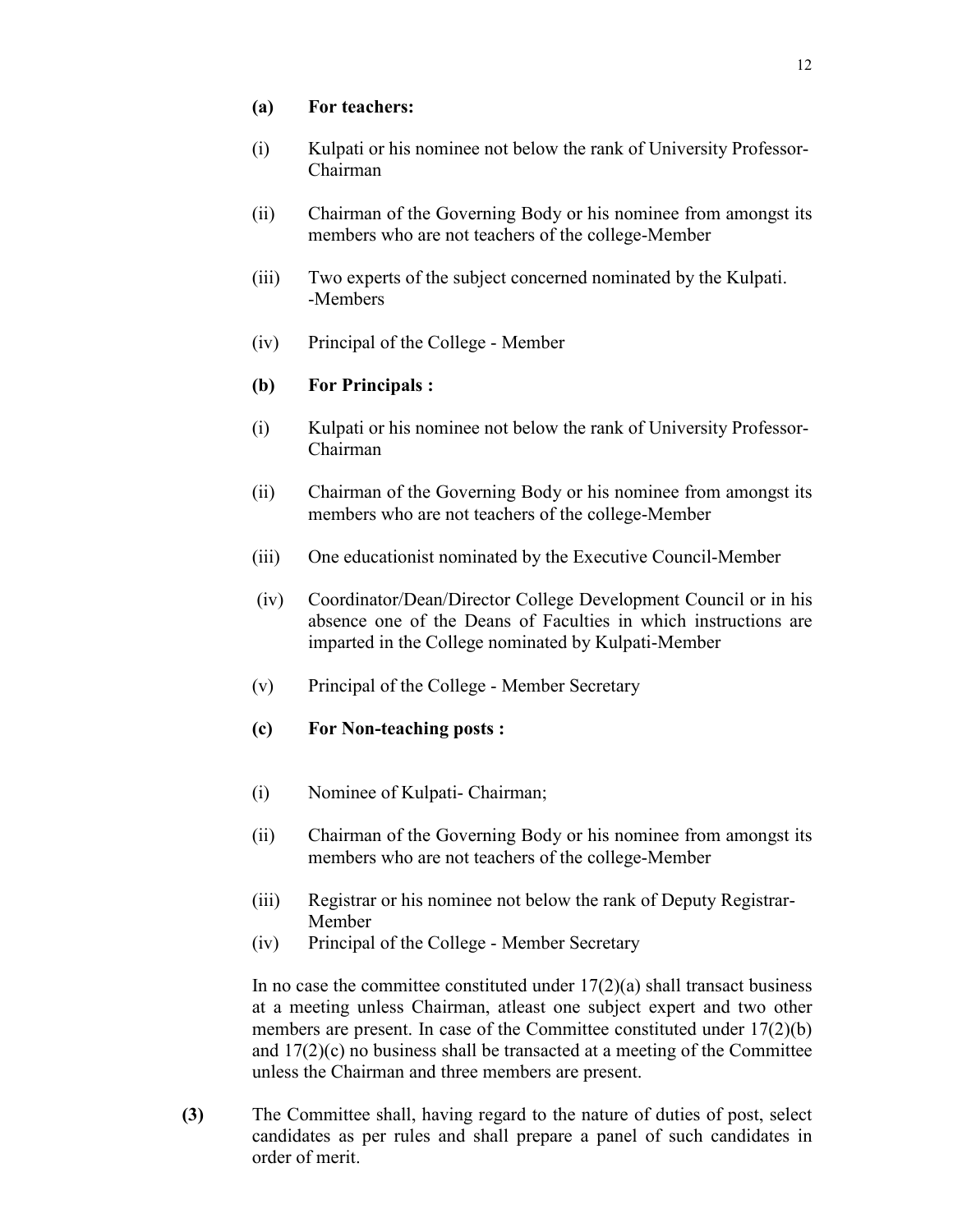- (4) The Panel and the recommended order of merit should have the full concurrence of atleast one expert.
- (5) The Panel prepared under sub-section (3) shall contain the names of the candidates having atleast two names more than the number of posts proposed to be filled up.
- (6) The Panel drawn under sub-section (3) shall be submitted to the Governing Body.
- (7) The Governing Body shall make the appointment to the posts of teachers or other employees in order of merit from the panel prepared under subsection  $(3)$ .
- 18. (1) No person shall be appointed to a full time and salaried teaching post in the College except on the recommendation of the Committee of Selection constituted in accordance with the provisions of this Statue.

Provided that if the appointment to a teaching post is not expected to continue for more than six months and can not be delayed without detriment to the interests of the institution, the Governing Body may make such appointment without obtaining the recommendation of the Committee of Selection but the person so appointed shall not be retained on the same post for a period exceeding six months or appointed to another post in the service of the college except on the recommendation of the committee of selection.

(2) Appointments to part-time teaching posts may be made by the Foundation Society or the Governing Body as the case may be on the recommendation of the Principal from amongst persons who possess the minimum qualifications prescribed for a lecturer.

> Provided that where a part-time Principal of a Law College is to be appointed, the appointee shall possess the minimum qualifications prescribed for a Principal and his appointment shall be made with the prior approval of the Executive Council.

- 19. The appointment of every teacher made prior to the coming into force of this Statute in accordance with the Statutes and Ordinances in force at the time the appointment was made shall be deemed to be validly made.
- 20. (1) (i) The Principal and the other members of the teaching staff except those appointed in leave vacancies on part-time basis or on temporary basis shall be appointed initially on probation for one year. The period of probation shall not be extended by more than one year so that the total period of probation does not exceed two years;
	- (ii) Where an appointment is made on temporary basis, whether in a leave vacancy or otherwise, the reasons for such temporary appointment shall be communicated by the Principal to the University.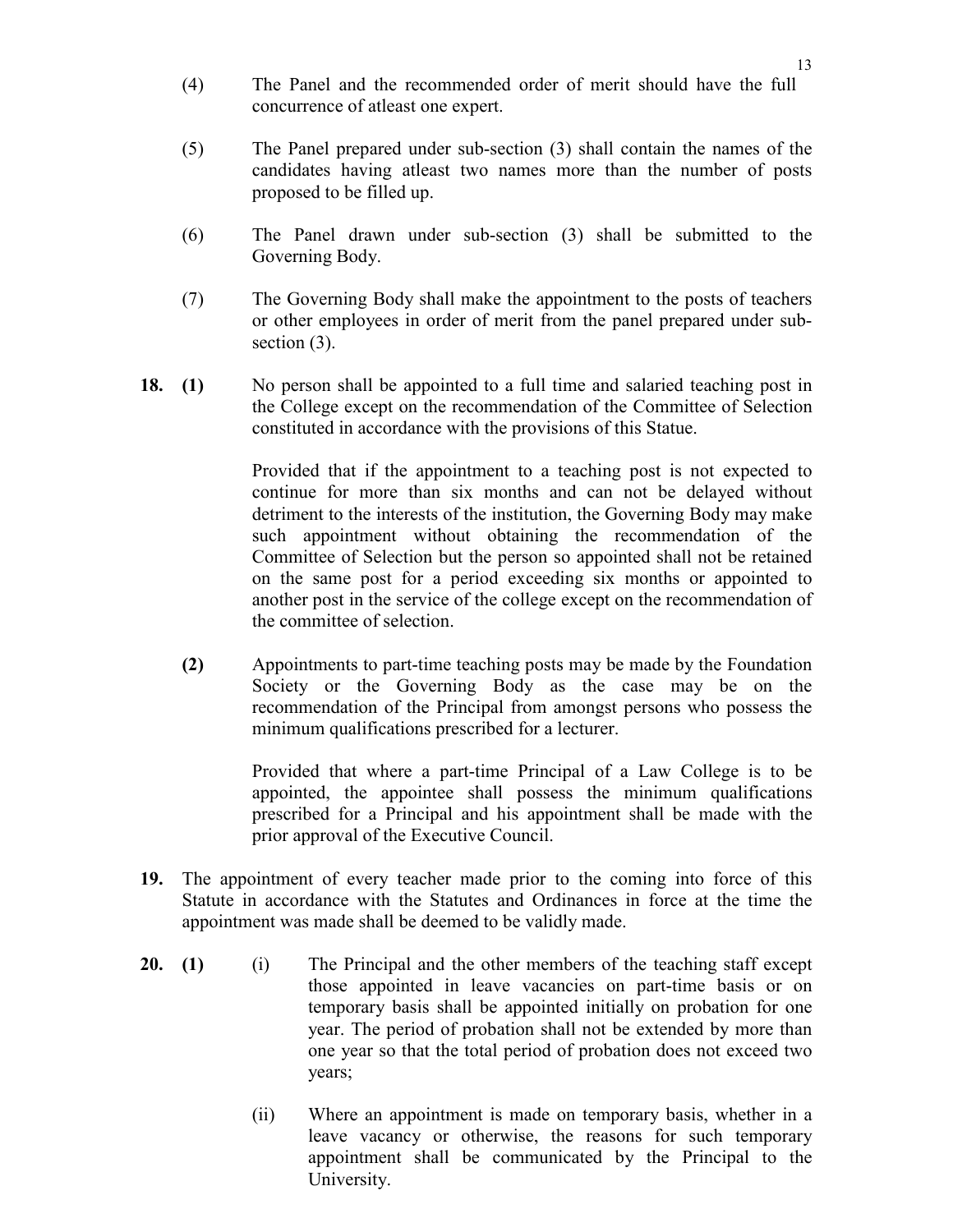- (2) Unless the work of the probationer is found to be unsatisfactory and he is informed by the Governing Body atleast one month before the expiry of the period of probation of its intention not to continue him service, the probationer shall be deemed to have been confirmed in his appointment on the expiry of the period of probation.
- (3) (i) Every teacher other than one appointed on part-time or temporary basis shall be appointed on written contract in the form prescribed in the Appendix stating therein the post to which he is appointed, the initial salary and the scale of pay and other conditions of service. A copy of the contract shall be given to the teacher and a copy shall be logged with the University;
	- (ii) It shall be the duty of Governing Body to get the such contract executed within a period of one month from the date on which the appointee joins the post.

Provided that the Governing Body shall get the contract executed:-

- (a) Within a period of one month from the date on which the Governing Body starts functioning in case of appointments made by the Foundation Society;
- (b) Within a period of two months from the date on which this Statute comes into force in the case of all appointments made prior to such date.
- (iii) In case of any conflict between the contract in the form prescribed in the Appendix and any other contract between a teacher and the college or its Governing Body, the terms and conditions laid down in the contract as in the Appendix shall be deemed to apply.
- 21. The posts of Professors shall ordinarily be filled by promotion from amongst the qualified teachers in the college on the basis of seniority-cum-merit.

 Provided when no teacher of the college in the immediately lower cadre from which promotion is to be made possesses the requisite qualifications, the post of Assistant Professor or Professor may be filled by direct recruitment on the recommendation of the Selection Committee.

- \* Provided that all the posts in Technical Colleges which are imparting instruction in the faculty of Engg. shall be filled by direct recruitment on the recommendation of the Selection Committee.
- 22. (i) The scales of pay for different categories of teachers in the college including the Principal shall be such as are prescribed from time to time by the State Government for similar categories in Government Colleges.

 $\overline{a}$ \* Amended as per decision of the Coordination Committee dated 8-9-1979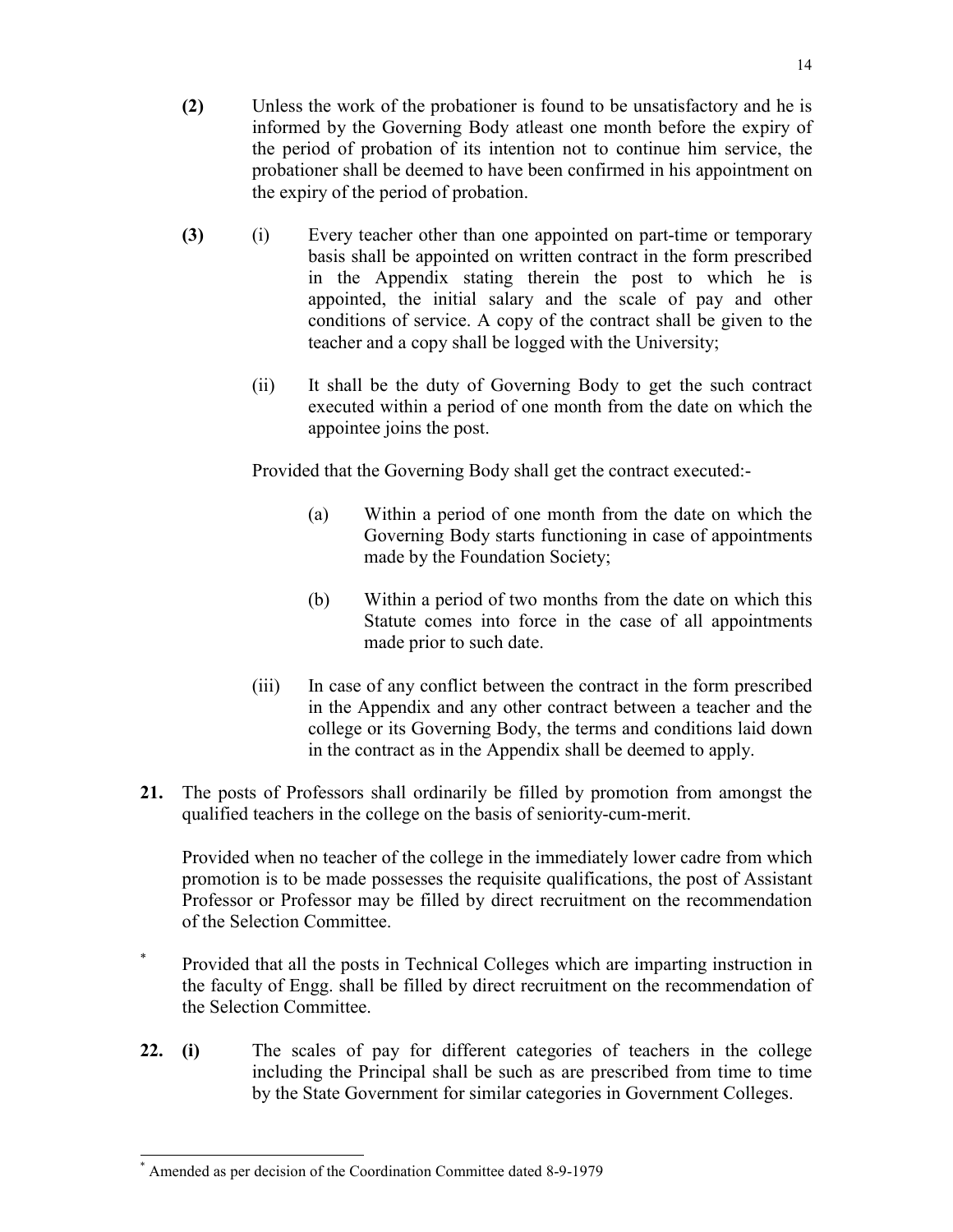- (ii) A Part-time Principal and teacher shall be paid an honorarium at the rates prescribed by the State Government/M.P. Uchcha Shiksha Anudan Ayog from time to time.
- (iii) Salary of every teacher shall be paid by a cheque drawn in his favour latest by the 5th of the month following the month to which the salary relates.
- (iv) The Governing Body or the Foundation Society shall not require or accept any donation or loan from the employees including the teachers of the college.
- (v) Every teacher other than a part-time teacher shall be entitled to annual increment in the prescribed pay-scale on the due date as a matter of course unless it is withheld after due enquiry.
- 23. In calculating the period of service of a teacher of the college for any purpose, including the application of time scale, service shall be counted from the date of the first appointment, if there be no break of service during the period preceding the substantive appointment. Short breaks of service not exceeding 7 days shall be condoned as period spent on duty.
- 24. A temporary teacher who has been in the service of a College for a full academic year, shall be entitled to full pay for the ensuring vacation. If such teacher is in the service of a College for less than a full academic year but for more than three months he shall be entitled to salary for the ensuing vacation in the same proportion as the period of his service bears to the total period in the academic year.

Provided that such teacher shall not be entitled to any par for the summer vacation where such teacher is officiating in place of another teacher on leave entitled to draw pay for the said vacation.

- 25. (1) Every teacher including the Principal shall at all times maintain absolute integrity and devotion to duty and shall do nothing which is unbecoming of a teacher.
	- (2) No member of the teaching staff except a part-time teacher of a college shall apply for any post under any other authority except through the Principal and in the case of the Principal through the Chairman of the Governing Body.
	- (3) A teacher other than a part-time teacher shall be a whole time employee of the college and shall not without the previous approval of the Governing Body, engage himself in private tuition or in any trade or business or take up any occupation or work (other than as an examiner or author of books) which is likely to interfere with the duties of his appointment.
	- (4) No teacher shall except with the prior written sanction of the Governing Body, participate in the editing or management of any newspaper other than learned journals.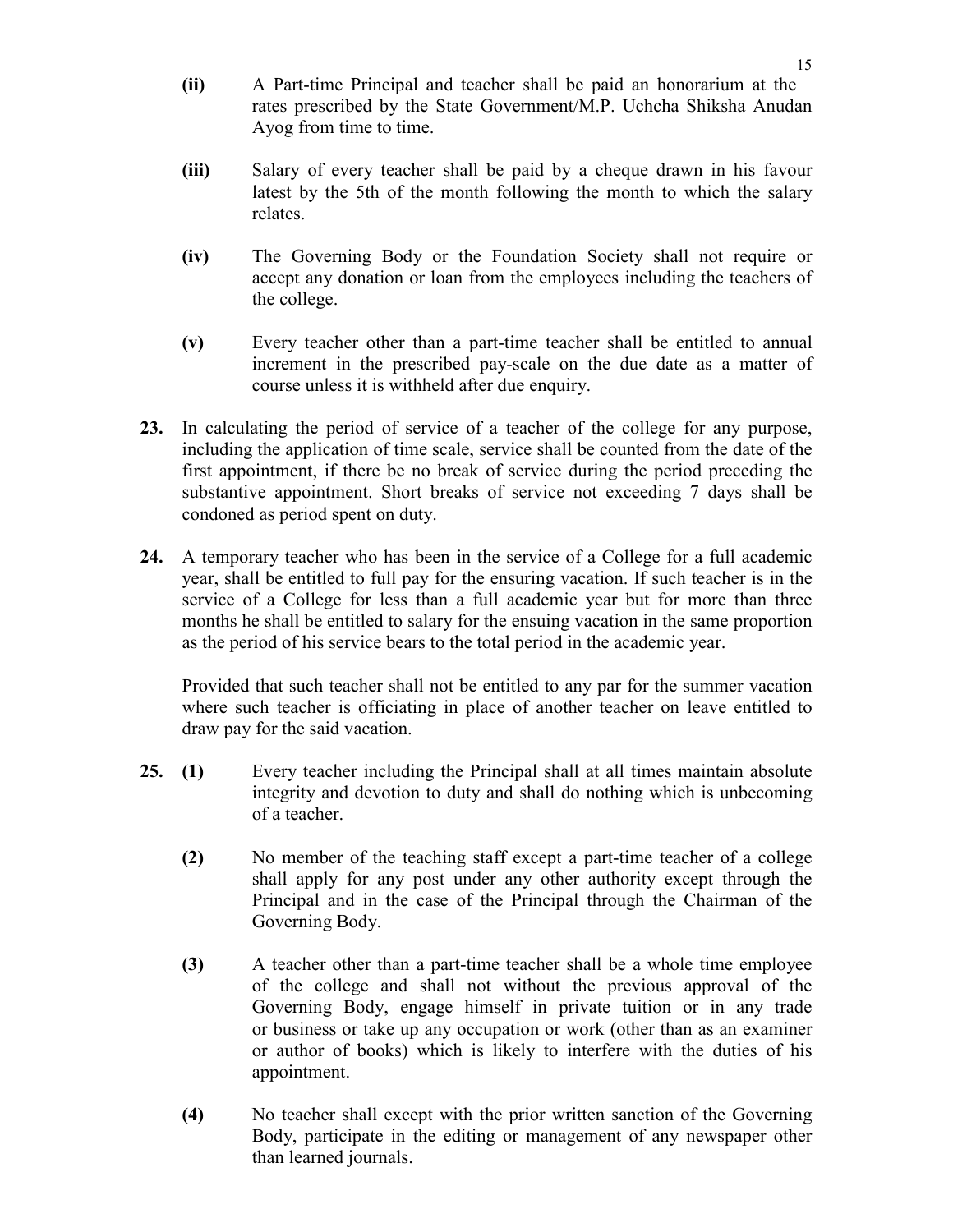Provided that part-time teachers of Journalism shall be exempted from the operation of this sub-paragraph.

- (5) (a) A teacher shall obey all lawful directions of the Principal and the Governing Body of the College. He shall in addition to the ordinary duties as a teacher perform such other duties as may be entrusted to him by the Principal in connection with the co-curricular and extracurricular activities in the College or duties in connection with examinations, administration and the keeping of discipline in the college.
	- (b) No teacher shall be required to teach for more than twelve periods in a week.

 Provided that no part-time teacher shall be required to teach for more than twelve periods in a week.

- (6) (i) No teacher shall act in a manner prejudicial to the interests of the college or associate himself with any activity, which in the opinion of the Governing Body might affect adversely the interests of the college.
	- (ii) No teacher shall be a member of or be otherwise associated with any political party or any organisation which takes part in politics nor shall he take part in aid of or assist in any other manner any political movement or activity nor shall be canvass or otherwise interfere in or use his influence in connection with or take part in any election to any legislature or local authority.

### Provided that :-

- (a) An employee qualified to vote at such election may exercise his right to vote but where he does so, he shall not give any indication of the manner in which he proposes to vote or has voted.
- (b) The employee shall not be deemed to have contravened the provisions of this paragraph by reason only that he assists in the conduct of an election in the due performance of duty imposed on him by or under any law for the time being in force.
- (7) All teachers shall be governed by the rules of conduct, if any, framed by the Governing Body in conformity with the Adhiniyam, the Statutes, Ordinances and Regulations of the University.
- (8) Any infringement of the provision of the College Code shall be regarded as subversive of good discipline and would amount to misconduct and may well justify the initiation of disciplinary action against such teacher.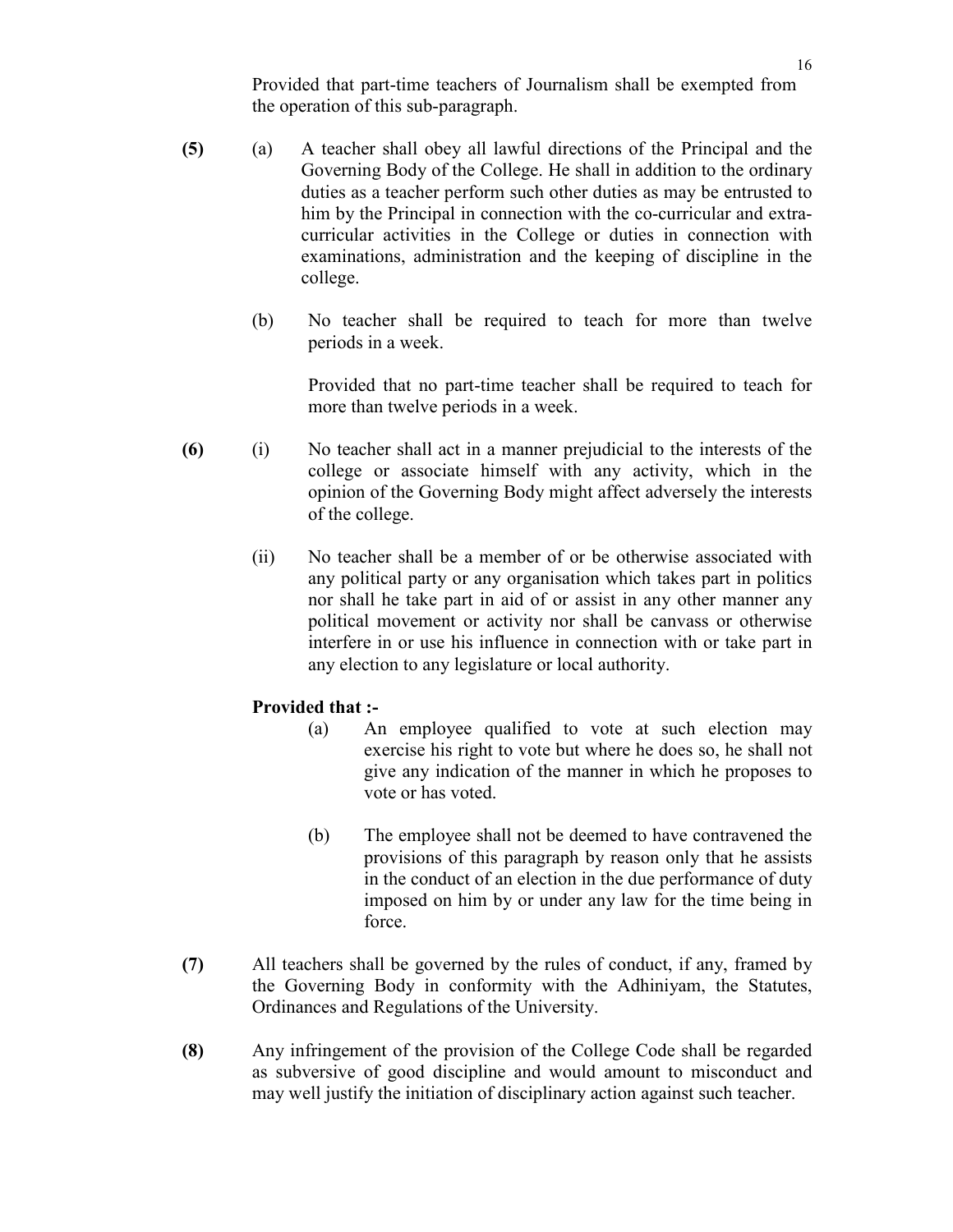\* 26. A permanent teacher shall be entitled to be in the service of the college until he completes the age of sixty.

No extension after the age of sixty shall be granted.

Provided that where the date of retirement of a teacher falls due during the course of the academic session, the Governing Body shall allow the teacher to continue till the end of the academic year.

(अ) समन्वय समिति के निर्णय दिनाक 07.01.2004 में परिनियम 28 की कंडिका 26 में निम्नानुसार संशोधन किया गया है की सूचना ग्रहण करने पर विचार किया गया।

> "अशासकीय महाविद्यालयों के प्राचार्य, शिक्षकों और कर्मचारियों की सेवानिवृत्ति आयु शासकीय महाविद्यालयों के प्राचार्य. शिक्षकों और कर्मचारियों के समान रखा जाना उचित होगा।"

27. A teacher in temporary service cannot discontinue his service in the college without giving one month's notice or one month's salary in lieu thereof. The Governing Body shall similarly give by calendar one month's notice or one month's salary in lieu thereof to a temporary employee when terminating his service.

Provided that no notice shall be necessary where the service of a temporary teacher is discontinued or terminated at the end of the fixed term for which he is appointed.

- 28. The service of a teacher who is appointed on probation can be terminated during or at the end of the period of probation, if his work is not found to be satisfactory by communicating to the teacher, the intention of the Governing Body not to continue him and giving him one calendar month's notice in writing or by paying his one month's salary in lieu of the notice. Such notice shall not include the summer vacation or any part thereof and the teacher if he has been in service for more than three months during the academic session shall be entitled to salary for the ensuing summer vacation in the same proportion as the period of service bears to the total period in the academic session. The teacher may, likewise terminate his appointment before the expiry of the period of probation by giving one calendar month's notice in writing to the Governing Body or paying a sum equal to one month's salary in lieu of the notice.
- 29 (1) The service of a teacher (other than one appointed on temporary or part-time basis or on probation) shall not be terminated after confirmation except on the following grounds and without the approval of the Executive Council :
	- (i) Misconduct including wilful neglect of duty.
	- (ii) a Breach of the terms of the contract.
	- (iii) Physical or mental unfitness.

 $\overline{a}$ \* Amended as per decision of the Coordination Committee dated 07-1-2004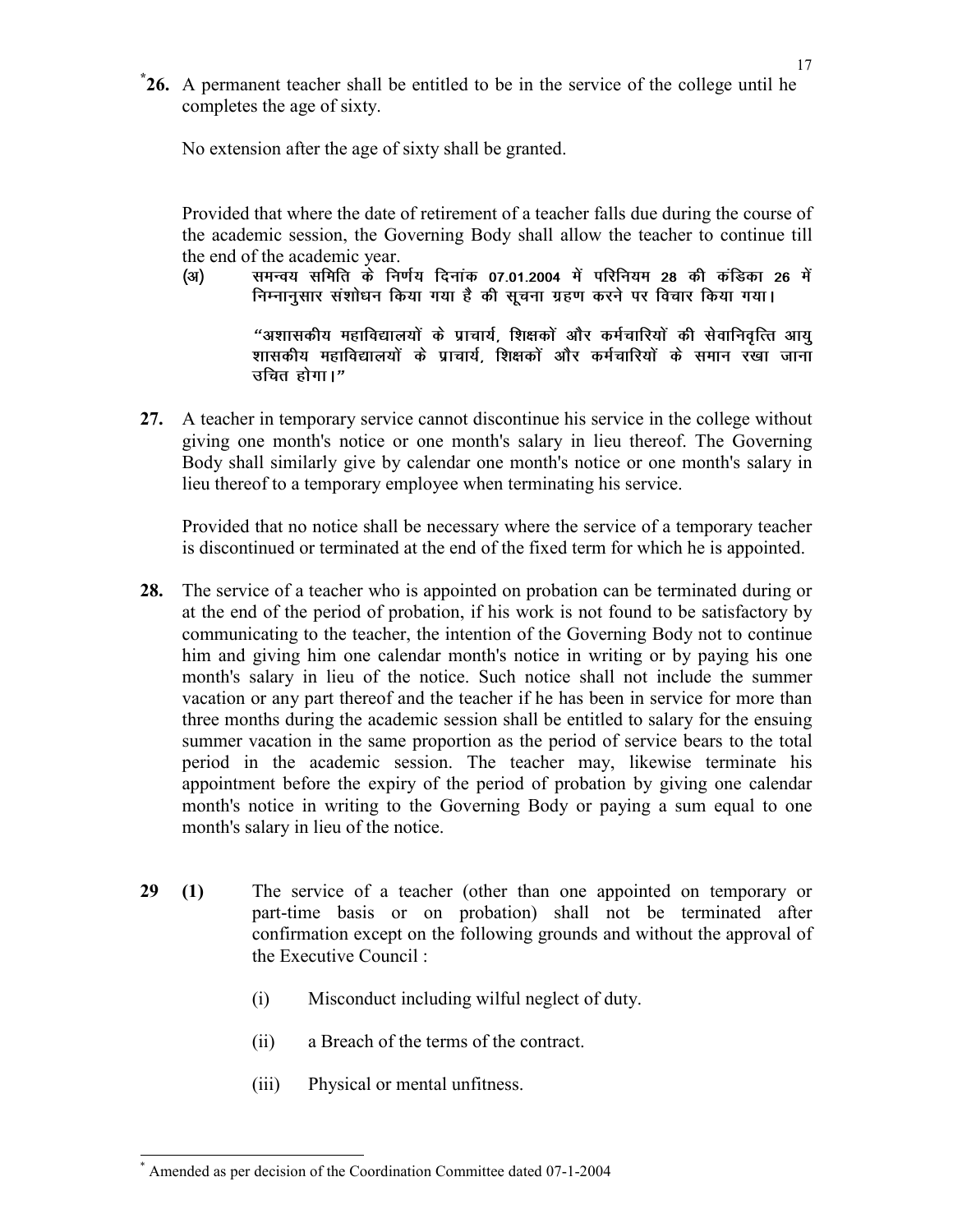- (iv) Incompetence provided that the plea of incompetence shall not be used against a teacher after two years of his confirmation;
- (v) Abolition of the post with the prior approval of the Executive Council.

Provided that termination of service on any ground following under (i) or (iv) above shall not be ordered without holding an inquiry in which the teacher is given a statement of charges against him and is afforded reasonable opportunity to defend himself.

Provided also that action to terminate the service of a teacher on the ground of physical or mental unfitness shall not be taken except on the basis of a report of a Medical Board to be appointed by the Governing Body.

 (2) Except where the services of a teacher are terminated on the ground of misconduct including neglect of duty or breach of the terms of the contract, neither the Governing Body nor the teacher shall terminate the agreement except by giving to the other party three calendar month's notice or by paying to the other party a sum equal to thrice the monthly salary which the teacher concerned is then earning. The period of notice shall not include the summer vacation or any part thereof.

### Part - VI : Suspension, Penalties & Disciplinary Authority :

#### Note: Existing provisions of section 30 to 32 of the College Code will apply only to Non-grantee colleges.

And in the case of grantee colleges.

- (i) The Madhya Pradesh Ashasakiya Shikshan Sanstha (Adhyapakon Tatha Anya Karmachariyon Ke Nilamban) Niyam 1978.
- (ii) The Madhya Pradesh Ashasakiya Shikshan Sanstha (Adhyapak Tatha Anya Karmachari) Appeal 1978.
- (iii) Section 6 of Madhya Pradesh Ashasakiya Shikshan Sanstha (Adhyapakon Tatha Anya Karmachariyon ke Vetano Ka Sandya) Adhiniyam 1978.
- 30. (1) The appointing authority may by an order place an employee, including a teacher of the college under suspension :-
	- (a) Where a disciplinary proceeding against him is contemplated or is pending.
- Or (b) Where a case against him in respect of any criminal offence involving moral turpitude is under investigation, inquiry or trial.
- N.B.: In case of teachers the Governing Body and in case of other employees the Principal shall be deemed to be the appointing authority. Relevant provisions of Pension, General Provident Fund and Gratuity on being approved by the State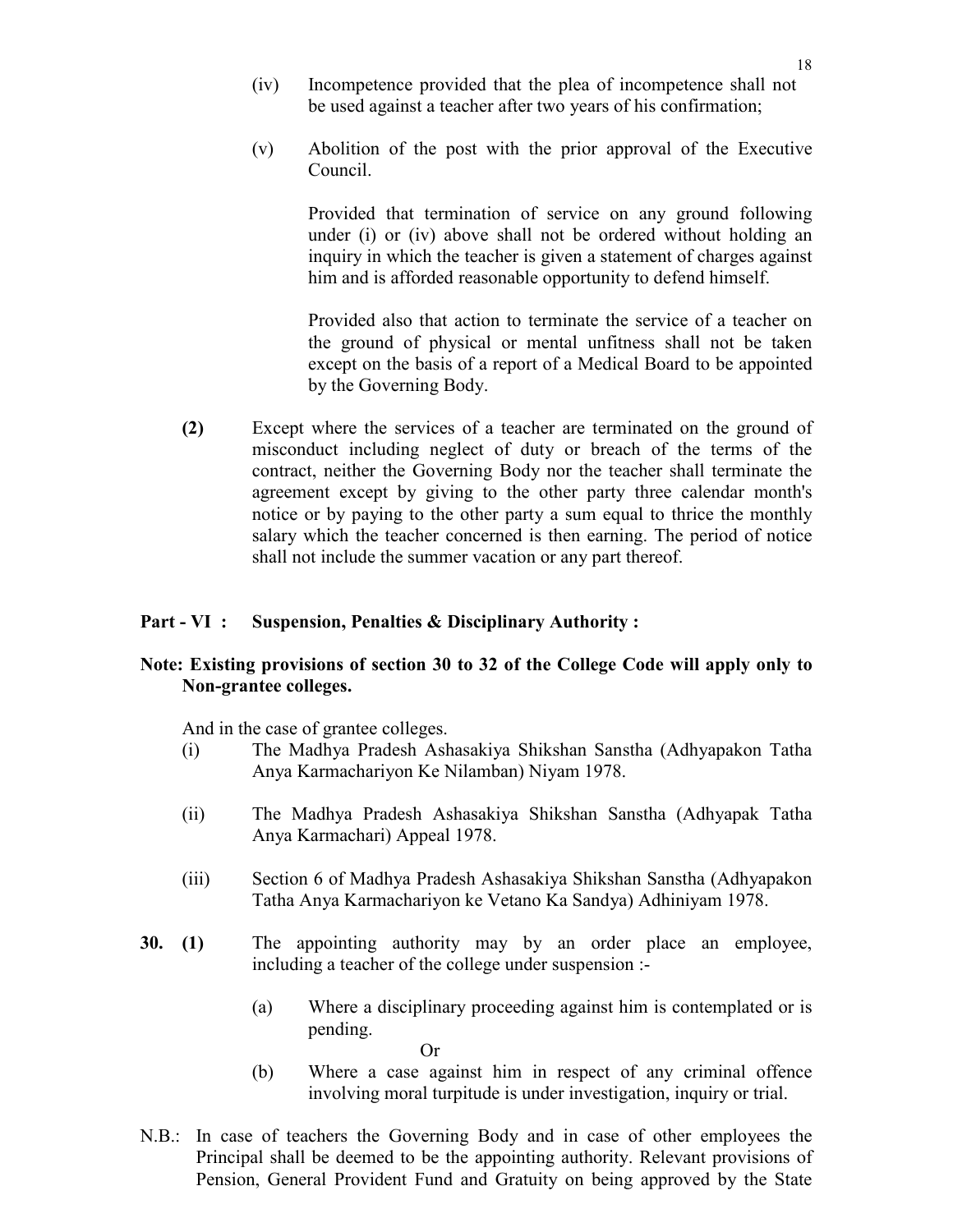Government/M.P. Uchcha Shiksha Anudan Ayog shall become applicable to Grantee and Non-Grantee Colleges.

- (2) An employee of the College shall be deemed to have been placed under suspension by an order of the appointing authority :-
	- (a) With effect from the date of his detention, if he detained in custody whether on a criminal charge otherwise for a period exceeding forty eight hours;
	- (b) With effect from the date of his conviction, if in the event of a conviction for an offence, he is sentenced to a term of imprisonment exceeding forty eight hours and is not forthwith dismissed or removed or compulsorily retired consequent to such conviction.
- (3) An order of suspension made or deemed to have been made shall continue to remain in force until it is modified or revoked by the appointing authority, but in cases other than criminal proceedings it shall not operate for more than six months.
- (4) During the period of suspension, the employee shall be allowed subsistence allowance equal to fifty percentage of the emoluments last drawn by him.
- (5) If the employee is exonerated from the charge or charges are subsequently withdrawn he shall be reinstated in his post and shall be paid full salary for the period of his suspension after deducting the subsistence allowance already paid to him.
- 31. (1) The appointing authority may, for good and sufficient reasons, imposed on an employee of the college (including a teacher) the following penalties.
	- (a) Censure ;
	- (b) Recovery from his pay of the whole or part of any pecuniary loss caused by him to the college by negligence or breach of orders;
	- (c) Withholding of increments of pay;
	- (d) Reduction of lower time scale of pay, grade or post;
	- (e) Compulsory retirement;
	- (f) Removal from services;
	- (g) Dismissal from service which shall ordinarily be a disqualification for future employment in the college.

 Beside the above, the penalty or fine not exceeding Rupees Five may be imposed on a class IV employee of the college for petty carelessness, unpunctuality, idleness or similar misconduct of a minor nature.

- (2) The appointing authority may institute disciplinary proceedings against an employee of the college.
- (3) No order imposing any of the penalties specified in sub-paragraph (1) above other than fine shall be made except in accordance with the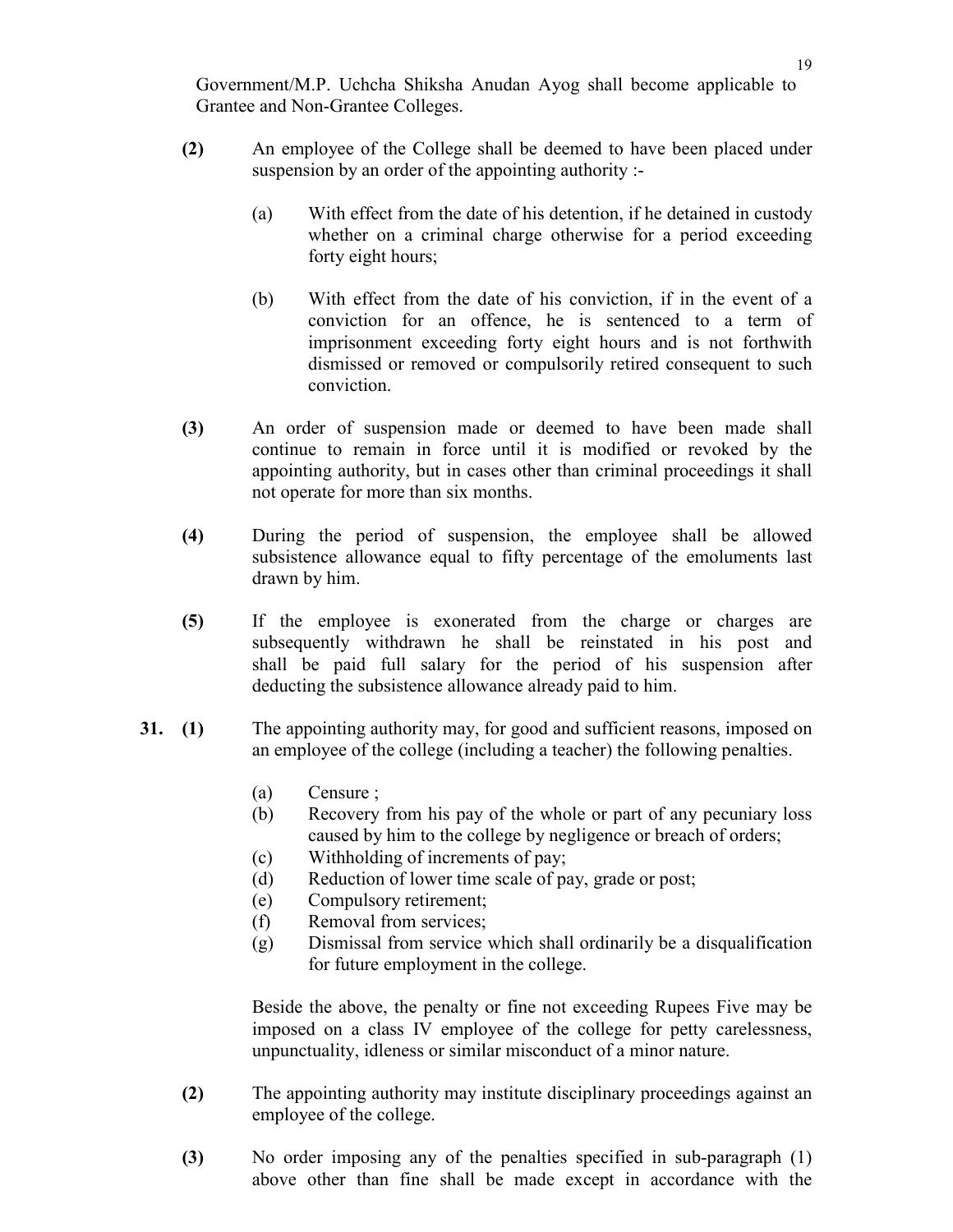procedure for imposing penalties on Government servant prescribed by the Madhya Pradesh Government and inforce at the time the appointing authority orders an inquiry against the college employee concerned.

 Provided that no proposal to reduce in rank or pay of a teacher confirmed in the service of the college or to remove or dismiss him from service or to retire him compulsorily shall be deemed to have been passed by the Governing Body unless it is supported by a majority of two thirds of the members present at the meeting of the Governing Body in which it comes up for consideration and where a decision is duly taken it shall not be given effect to unless it is approved by the Executive Council.

- (4) The following lapses would constitute misconduct on the part of a teacher of the college including the Principal :
	- (i) Failure to perform his academic duties such as lectures, demonstrations, assessment, guidance, invigilation etc.
	- (ii) Gross partiality in assessment of students deliberately overmarking, under-marking or attempts at victimization on any grounds.
	- (iii) Inciting students against other students, colleagues or administration. This does not interfere with the rights of a teacher to express his differences in principle in seminars or other places where students are present.
	- (iv) Raising questions of caste, creed, religion, race, sex in his relationships with his colleagues and trying to use the above considerations for improvement of his prospects.
	- (v) Refusal to carry out the decisions by the appropriate officer/bodies of the University and/or the Governing Body/Principal of the College. This will not inhibit his right to express his differences with their policies or decisions.
- 32. (1) Where any penalty is imposed on an employee of the college by the Principal, the employee concerned may prefer an appeal to the Governing Body of the College within thirty days from the date on which a copy of the order appealed against is delivered to the appellant.
	- (2) Where any penalty other than reduction in rank or pay or removal or dismissal or compulsory retirement from service is imposed on a teacher, he may prefer an appeal to the Executive Council within thirty days from the date on which a copy of the order appealed against is delivered to the appellant.
	- (3) An appeal against an order of the Governing Body imposing on a teacher, the penalty of reduction in rank or pay or removal or dismissal or compulsory retirement from service shall lie to a Tribunal consisting of :-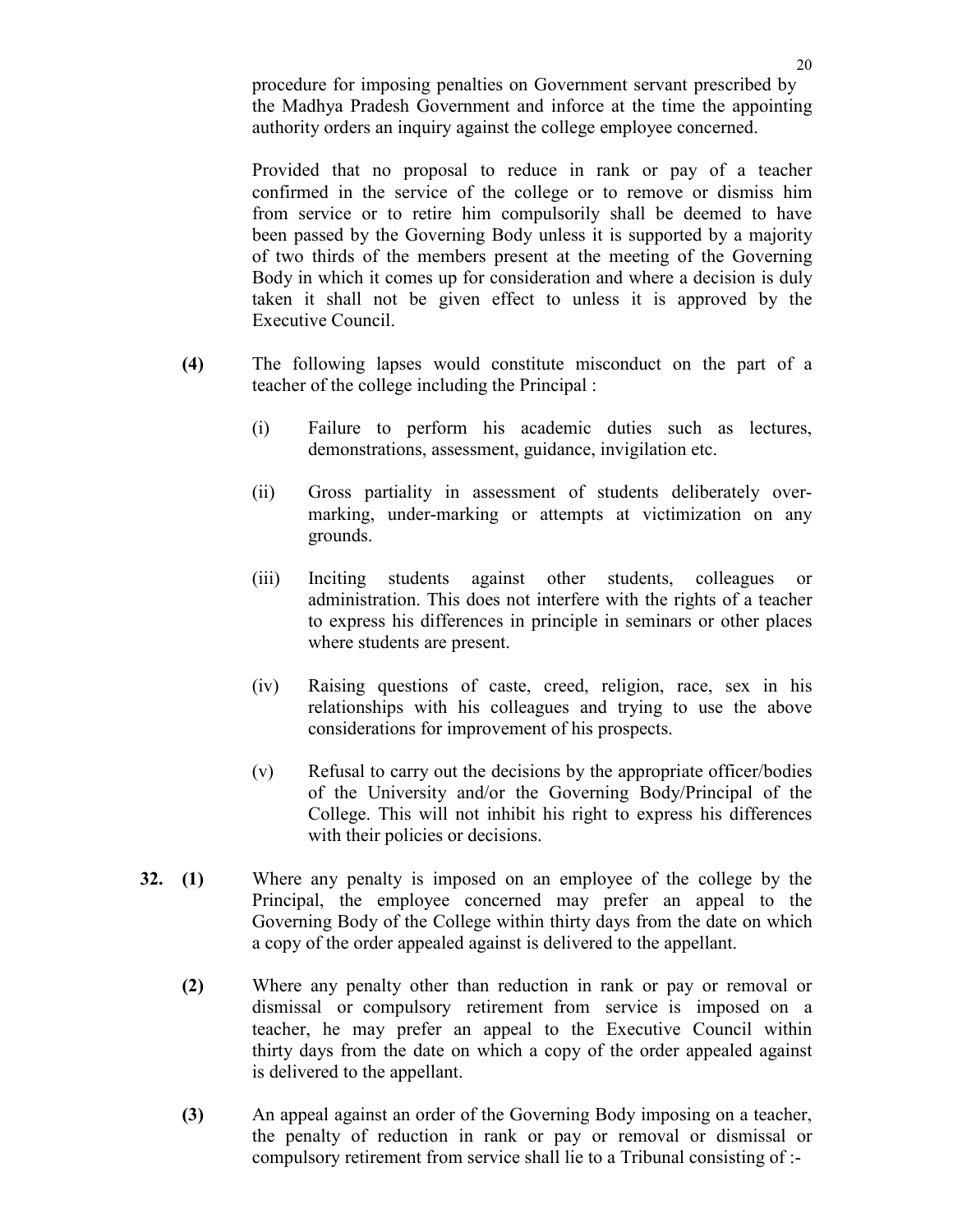- (a) A nominee of the Kulpati, other than a member of the Executive Council who will act as the Chairman;
- (b) The aggrieved teacher's nominee to be named by the appellant in his appeal, and
- (c) A nominee of the Governing Body.

 Provided that an appeal under this sub-paragraph shall be submitted to the Kulpati not later than forty five days from the date on which a copy of the order appealed against is delivered to the appellant.

- (4) The appeal shall, except where provided otherwise, be presented to the authority to whom the appeal lies, a copy being forwarded by the appellant to the authority which made the order appealed against. It shall contain all material statements and arguments on which the appellant relies, shall not contain any disrespectful or improper language and shall be complete in itself.
- (5) The authority which made the order appealed against shall on receipt of a copy of the appeal, forward the same with its comments thereon together with the relevant records to the appellate authority without any avoidable delay and without waiting for any direction from the appellate authority.
- (6) (i) The appellate authority may confirm, enhance, reduce or set aside the penalty or remit the case to the authority which imposed the penalty with such directions as it may deem fit in the circumstances of the case.
	- (ii) The authority which made the order appealed against shall give effect to the orders passed by the appellate authority.

### Part - VIII : Provident Fund and Leave :

- 33. (1) The Governing Body shall maintain a Provident Fund for the benefit of its employees.
	- (2) Every wholetime teacher and employee of the college other than one whose services have been lent to the college by Government or another Institution, permanently appointed to a substantive post shall, as a condition of his service become a depositor of the Provident Fund in the college.
	- N.B.: A teacher/employee of the college who has held a temporary/probationary appointment followed immediately without break of service by a permanent appointment to a substantive post shall in respect of such temporary/ probationary appointment be deemed to have held a permanent appointment for the purpose of the Provident Fund rule, provided that subscription to the Fund shall be optional for the teacher/employee for the period of his temporary/probationary appointment.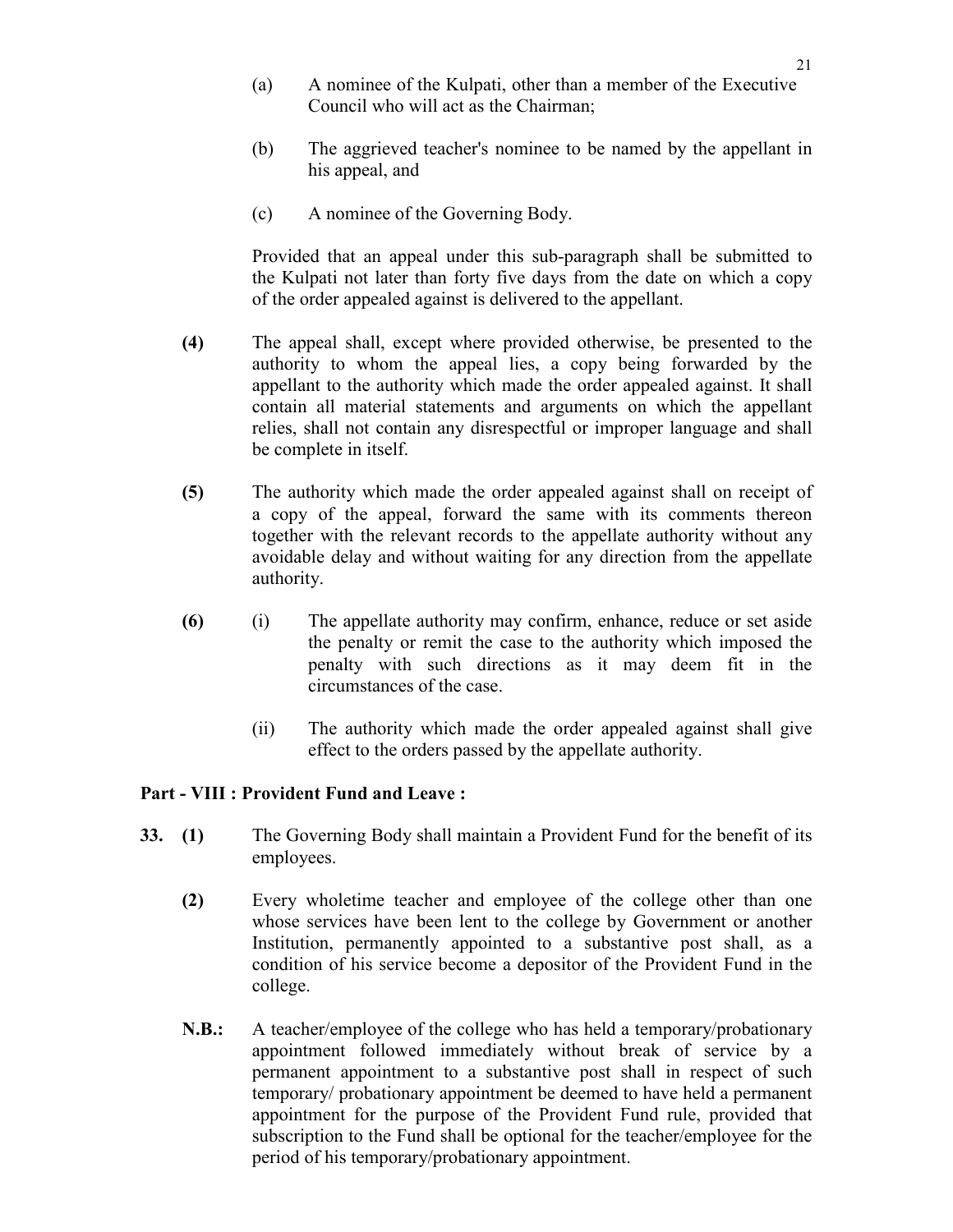Relevant provisions of Pension, General Provident Fund and Gratuity on being approved by the State Government/M.P. Uchcha Shiksha Anudan Ayog shall become applicable to Grantee and Non-Grantee Colleges.

(3) The contribution of each depositor to the fund shall be eight percent of the salary of the depositor and the amount so deducted together with an equal amount to be contributed by the college shall be deposited in the Saving Bank or any Post Office or Scheduled Commercial Bank in a Separate Provident Fund Account in the joint name of the teacher/ employee and the Principal of the college.

> Provided that in the case of the account of the Principal, it shall be in the joint name of the Principal and the Chairman of the Governing Body.

> Provided also that the depositor may raise at his option, his contribution to the Provident Fund to any amount not exceeding fifteen percent of his monthly salary. Even when the contribution is so raised, the contribution of the college shall be eight percent of the salary of the depositor.

- (4) (i) An employee on leave on full average pay shall continue to subscribe to the Provident Fund during the period of such leave.
	- (ii) A teacher/employee under suspension shall not contribute to the Provident Fund during the period of suspension nor shall the contribution of college be due in this case.
- (5) The Governing Body may, under such conditions as may be laid down by it, permit the payment of premia of Life Insurance Policy or policies on the life of the depositor out of his personal contribution to the Provident Fund. The amount to be deposited in the Saving Bank Account of the depositor shall be reduced to the extend of such premia. In all such cases, the Life Insurance Policy for which the premia are so paid shall be assigned in favour of the college.

 On retirement of the depositor from the service of the college the policy shall be reassigned to him by the college. In case of maturity of the policy during the service of the depositor in the college, the full amount of the policy shall be credited to the Provident Fund account of the depositor. In the event of the death of the depositor during his service in the college, the full amount of the policy shall be paid to the legal successor of the deceased to the Provident Fund.

 (6) When a depositor's service in the college comes to an end by his retirement, resignation or otherwise he shall be entitled to receive the entire amount standing to his credit in the Provident Fund.

 Provided that a depositor whose service have been dispensed with for what in the opinion of the Governing Body is gross misconduct or who has been in the service of the college for a continuous period of less than two years from the date from which he was allowed to subscribe to the Provident Fund shall not be entitled to any part of the contribution made by the college or to the interest accrued thereon.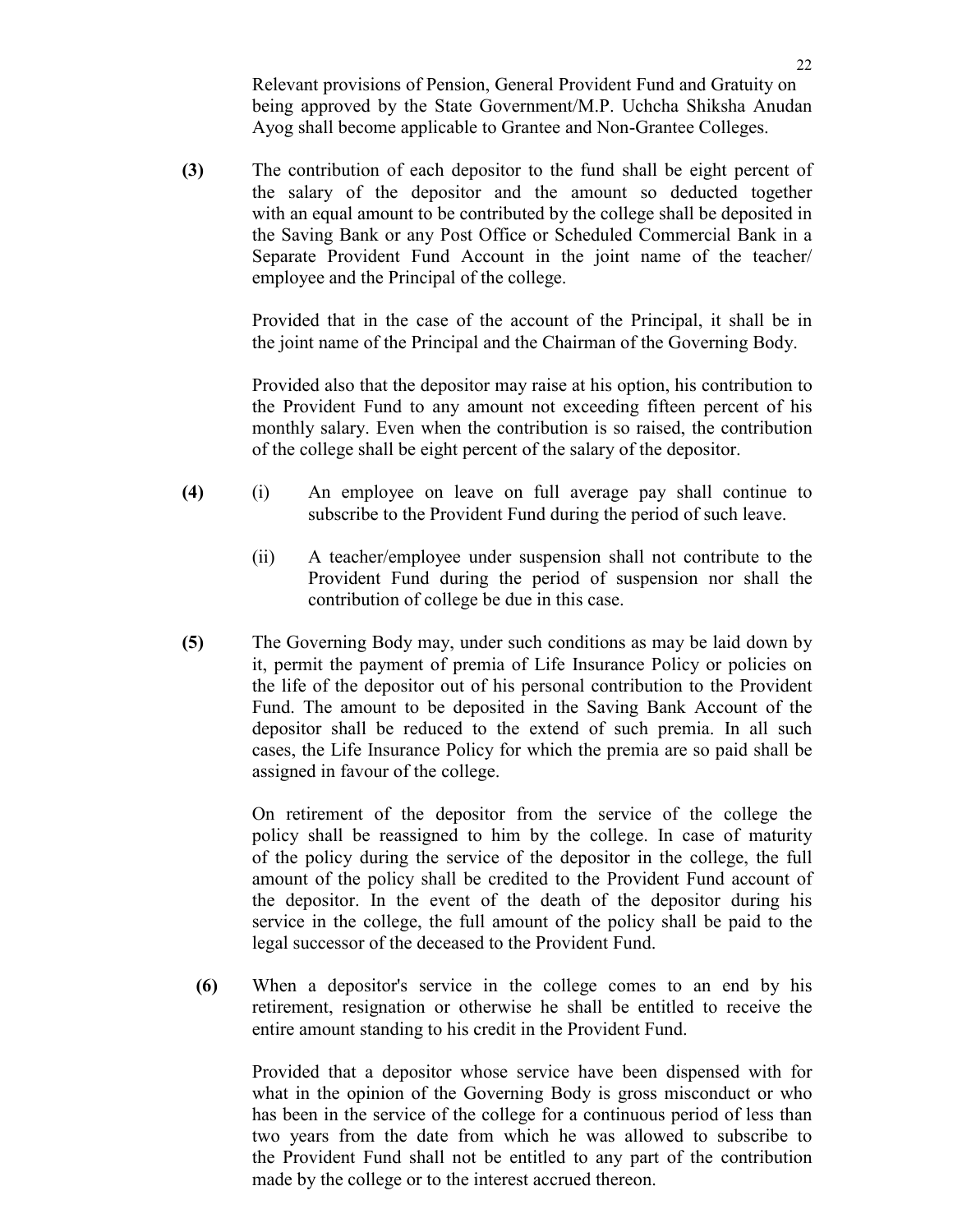Provided also that in the event of the death of depositor during his service in the college, the entire amount standing to his credit shall be paid to the legal successor of the deceased.

- N.B. : The Provisions of the first proviso shall not be invoked in the case of an employee who is prevented from rendering the minimum two years service by reason of death, disability which in the opinion of the Governing Body prevents him from rendering further service or any scheme of retrenchment affecting such employee.
- (7) The Governing Body shall frame rules for temporary advances from Provident Fund, which shall, interalia include the following as the legitimate objects for such advance.
	- (i) To meet expenses in connection with the prolonged illness of the subscriber or a person actually dependent on him;
	- (ii) To pay for overseas passage for reason of health or education of the subscriber or any person actually dependent on him;
	- (iii) For meeting obligatory expenses, on a scale appropriate to the applicant's status in connection with marriages, funerals and religious ceremonies;
	- (iv) To purchase land or building for his residence or for the construction of a residential house.
- 34. (1) The employees including the teachers of the college shall be entitled to leave in accordance with the leave rules of the Government of Madhya Pradesh in force and as applicable to Government Servants in vacation and non-vacation departments. All posts of teachers other than the Principal shall be vacation posts.
	- (2) In case of teachers leave other than casual leave shall be sanctioned by the Governing Body. Casual leave in case of the Principal shall be sanctioned by the Chairman of the Governing Body and in case of other teachers by the Principal.

### Part - IX : Miscellaneous :

- 35. (1) The college shall have its own Fund and all receipts of the college such as fees, donations, grants, interest on investment and Endowment Fund and borrowing shall be carried to the Fund.
	- (2) All moneys belonging to the Fund shall be deposited in such Bank or invested in such manner as the Governing Body may decide.
	- (3) All expenditure, as may be sanctioned by the Governing Body, for the purpose of the college, shall be met from the Fund.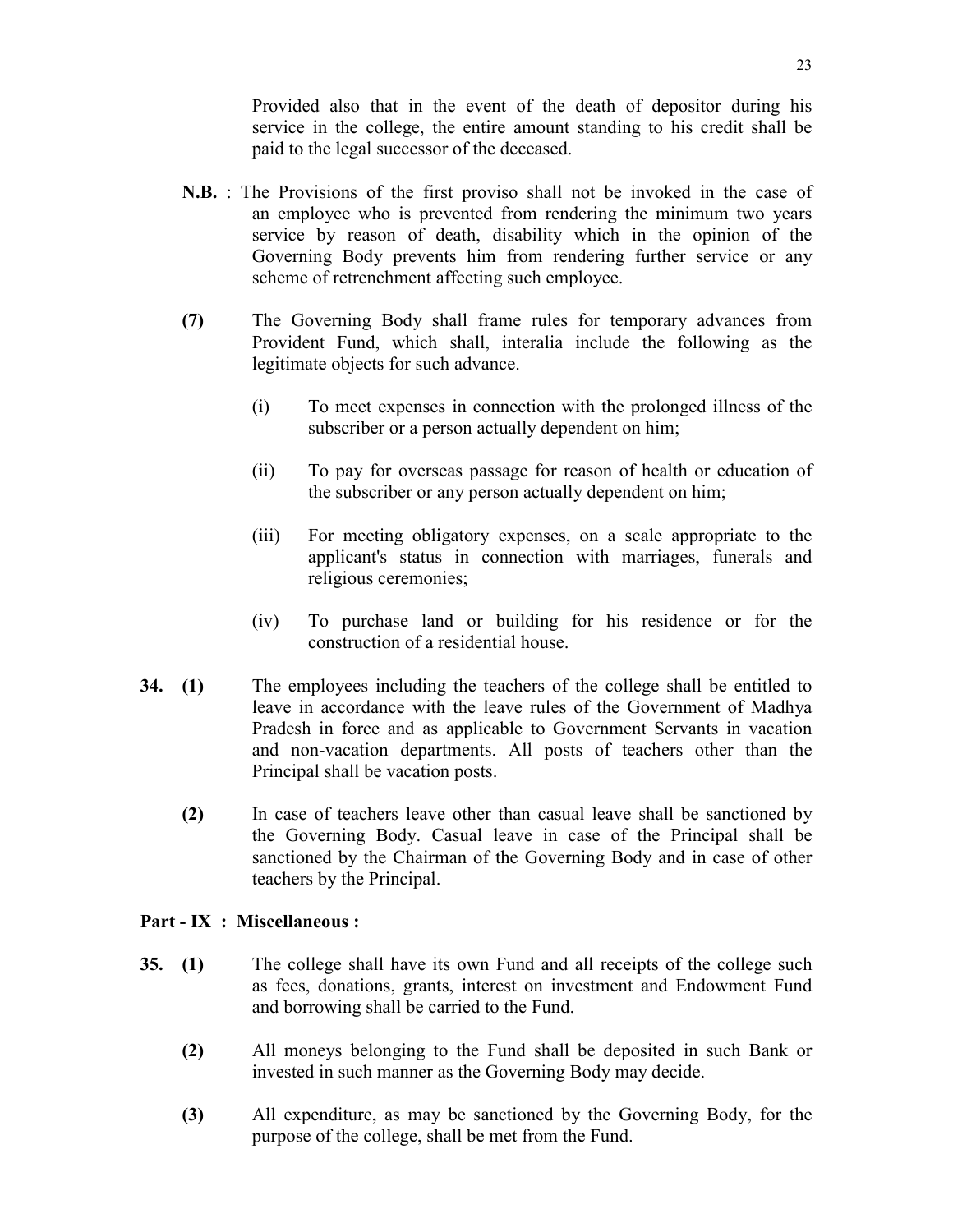- (4) The fund of the college shall not be used for meeting any expenditure or giving any loan to the Foundation Society or any other Institution run by the Foundation Society.
- 36. (1) In addition to such registers and records as the Governing Body may require to be maintained, every college shall maintain such registers and records as may be prescribed by the Executive Council.
	- (2) Accounts, registers, proceedings of meetings and other records of the college shall be opened to inspection, on all working days during office hours, by members of the Governing Body and persons appointed by the Executive Council to conduct any inspection.
- 37. No person connected with management of the college and no Principal or other r employee thereof shall directly or indirectly take or receive or cause to be taken or received any contribution, donation, fees or any payment of any sort either in cash or in any kind, other than or in excess of the fees prescribed by the University from or on behalf of any pupil as a condition for granting him admission to the college or pursuing a course of study therein and all such amounts paid by the students shall form part of the receipts of the college.
- 38. Any dispute arising out of the contract of service between the Governing Body of the College and any of its teachers shall at the request of the teacher or the Governing Body be referred by the Kulpati to a tribunal consisting of one nominee of the Kulpati other than a member of the Executive Council who shall be the Chairman and one nominee each of the teacher and the Governing Body and the decision of the tribunal shall be final.
- \* 39. Notwithstanding the provisions of this statute, a non-government college of Engineering/Technology or a Regional College of Education may be administered by the Executive Body of the institution (by whatever name called) constituted in accordance with the bye-laws/regulations of the institution.

Provided that :-

- (1) The Executive Body of the institution shall have amongst its members atleast one representative elected from amongst themselves by the teacher of the institution, other than the Principal who have completed atleast two years of service in the institution.
- (2) All appointments to teaching posts in the institution, not lower than that of a teacher and other than those which use to be filled by promotions shall be made on the recommendation of selection committee which shall have amongst its members atleast the expert in the subject concerned nominated by the Kulpati.
- (3) The provisions of "Part VII-Suspension, Penalties and disciplinary authority" of this statute shall apply in case of both the teaching and the non-teaching staff of the institutions.

 $\overline{a}$ \* Amended as per Coordination Committee item no. 10 dated 27-9-75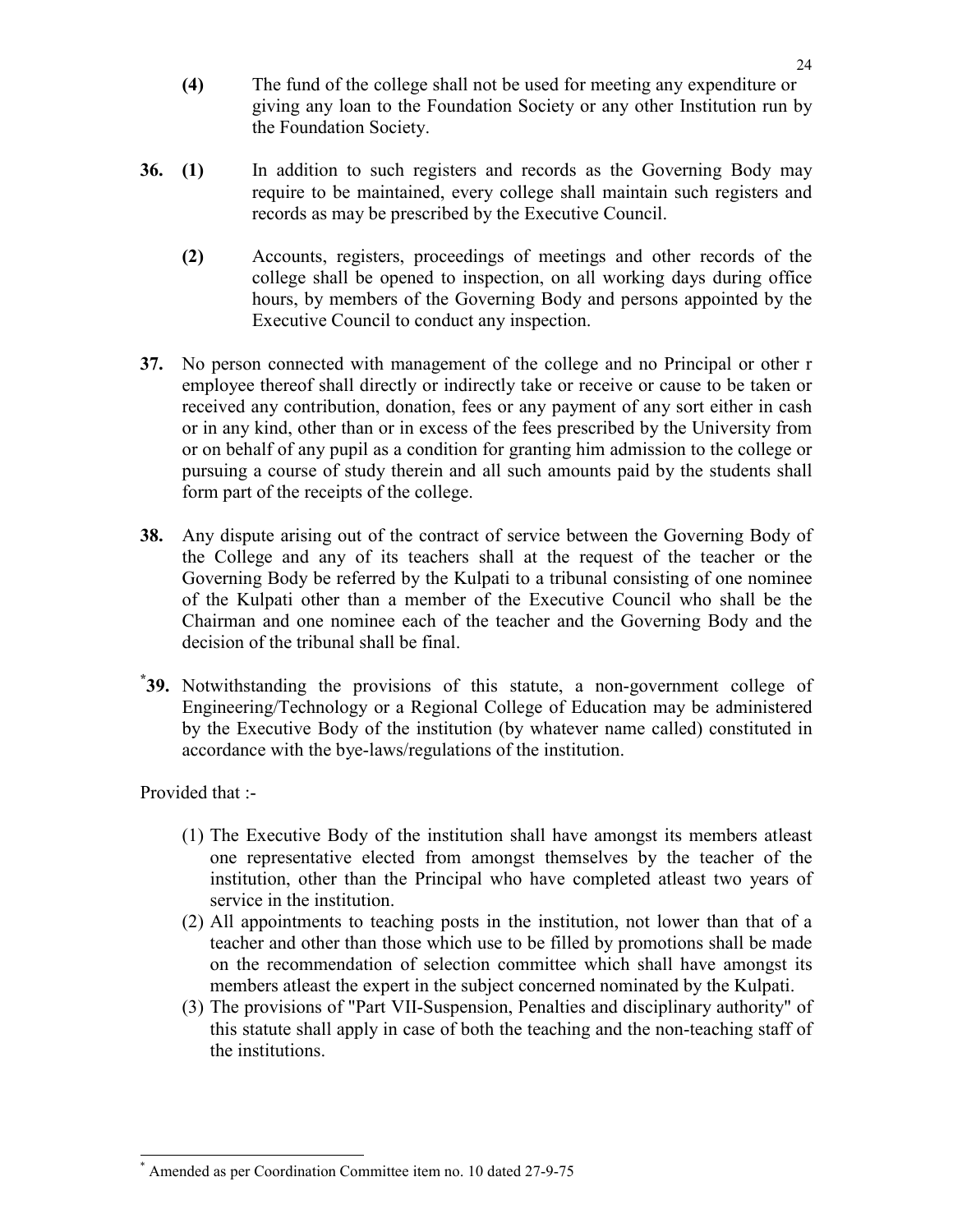## **APPENDIX**

#### Form of Agreement of Service for Teachers

An Agreement made this \_\_\_\_\_\_\_\_\_ day of \_\_\_\_\_\_\_19 between Shri \_\_\_\_\_\_\_\_\_\_\_\_\_\_\_\_ (here-in-after called the Teacher) of the first part and the Governing Body of the College (hereinafter called the Governing Body), through its Chairman/Secretary, of the second part. Whereas the Governing Body has appointed Shri \_\_\_\_\_\_\_\_\_\_\_\_ as a member of the teaching staff of the College upon the terms and conditions hereinafter set out and as provided in the College Code Statute. Now this agreement witnesses that the party of the first part and the Governing Body hereby contract and agree as follows :-

- 1. That this agreement shall begin from the day of 19 and shall be determinable as here-in-after provided.
- 2. That the party of the first part is employed on probation for a period of one year and shall be paid a monthly salary of Rs. \_\_\_ in the pay scale of Rs. \_\_\_. The period of probation may be extended by such further period as the party of second part may deem fit; but the total period of probation shall, in no case, exceed two years. The teacher shall be deemed to have been confirmed in his appointment unless not later than one month before the expiration thereof, the Governing Body informs him in writing of its intention not to continue him.
- 3. That on confirmation the Governing Body shall pay to the teacher during the continuance of this engagement salary in the pay scale of Rs. and an increment shall be withheld without the approval of the Governing Body.
- 4. The teacher shall during the continuance of his engagment be entitled to the benefit of the Provident Fund maintained by the Governing Body in accordance with the provisions laid down in the College Code.
- 5. That the date of birth of the party of the first part is and the age of superannuation will be sixty years, the actual date of retiring shall be the last day of the academic year in which he attains the age of sixty years unless extension is granted as provided in para 26 of the College Code.
- 6. That the teacher shall be entitled to leave in accordance with the provisions of the College Code.
- 7. That the Teacher shall devote his whole time to the service of the College and shall not, without the permission of the Governing Body, engage directly or indirectly in private tuition or any trade or business or other remunerative work which may interfere with the proper discharge of his duties; but this prohibition shall not apply to such benefits as accrue to him as an Examiner or Author of Books or due to his academic achievements.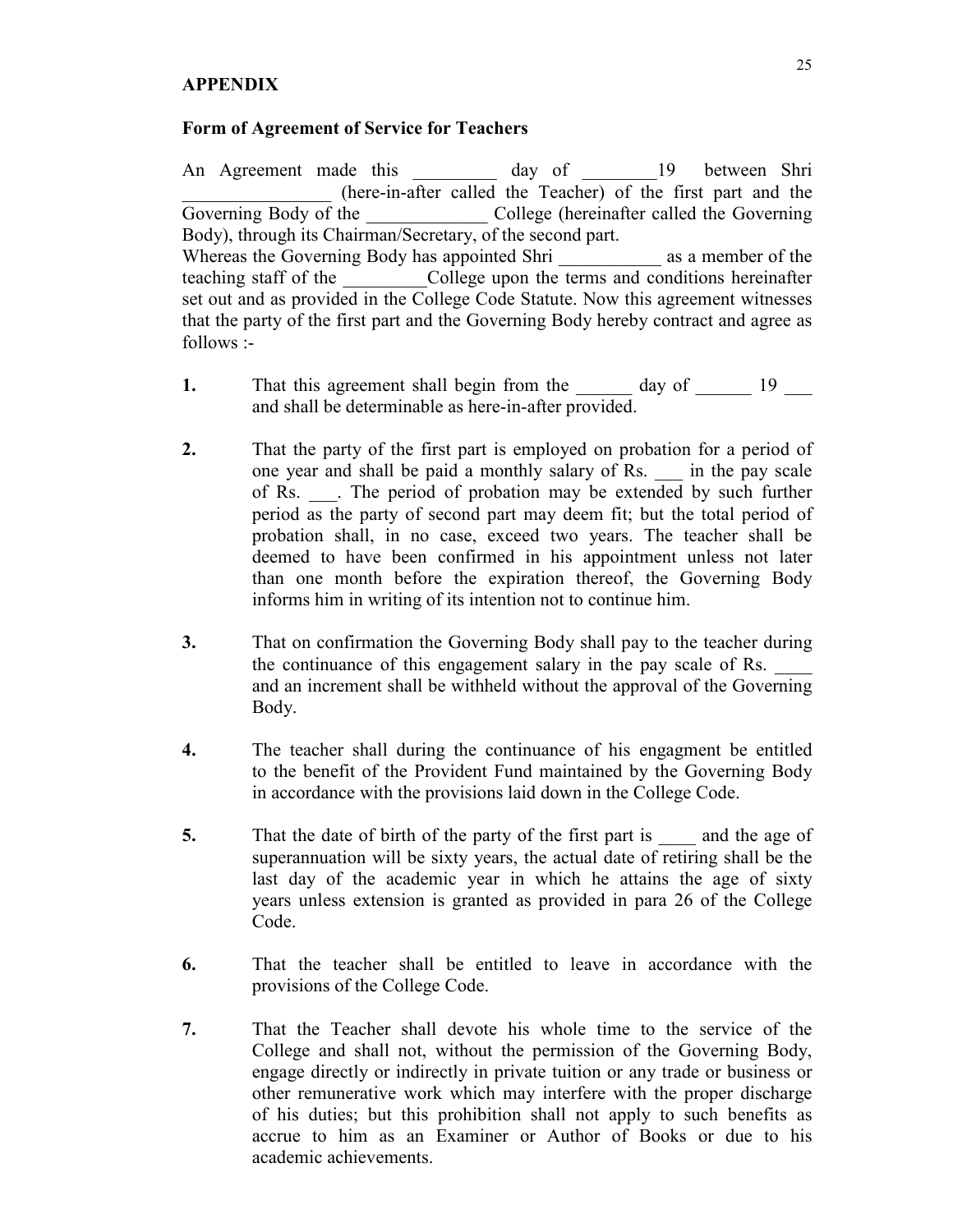- 8. That the party of the first part shall, in addition to the ordinary duties perform such other duties as assigned to him by the Principal of the College in connection with the social, intellectual or athletic activities of the college or examinations or administration or the keeping of discipline in the college.
- 9. After confirmation, the services of the party of the first part can be terminated only on the following grounds :-
	- (a) Misconduct including willful neglect of duty;
	- (b) Breach of any of the terms of contract;
	- (c) Physical or mental unfitness;
	- (d) Incompetence;
	- (e) Abolition of post.

# Provided that :

- (i) The plea of incompetence shall not be used against the party of the first part after he has served the party of the second part for two years or more after his confirmation.
- (ii) The services of the party of first part shall not be terminated under sub-clause (c) without obtaining a certificate to that effect from a medical Board to be appointed by the Governing Body.
- (iii) The services of the party of the first part shall not be terminated on any account without the previous approval of the Executive Council.
- 10. Except when termination of service has taken place under sub-clause (a) or (b) of clause 9 neither the party of the first part nor the party of the second part shall terminate this Agreement, except by giving to the other party three month's notice in writing or by paying to the other party, a sum equal to three months salary, which the party of the first part is then earning. The period of notice referred to above does not include the summer vacation or any part thereof.
- 11. Nothing in this agreement shall affect the right of the party of the first part to apply for referring any difference or dispute arising out of this agreement to the Tribunal constituted under paragraph 39 of the College Code.
- 12. On the termination of this agreement from whatever cause, the teacher shall deliver up to the Governing Body all books, apparatus, records and such other articles belonging to the College or to the University as may be in his possession.

| Signature ---------------- | day of -------------------- 20                         |
|----------------------------|--------------------------------------------------------|
|                            | (a) ------------------- (Party of the First Part)      |
|                            | $(2)$ --------------------- (Party of the Second part) |

In the presence of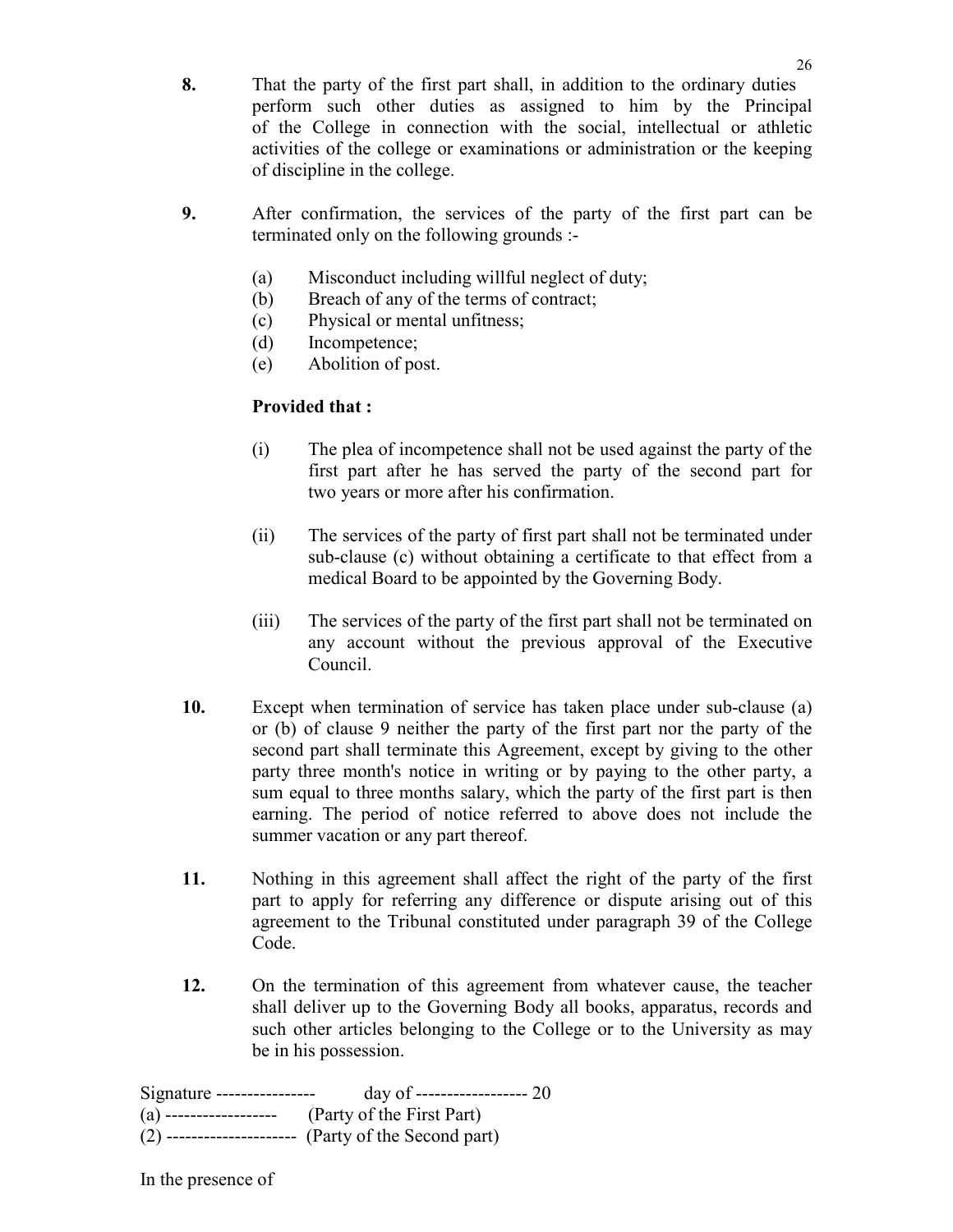$(1)$  -------------------------- (Witness 1)  $(2)$  ---------------------------- (Witness 2)

> Madhya Pradesh Ashasakiya Shikshan Sanatha (Adhyapakon Tatha Anya Karmachariyon Ki Bharti) Niyam 1979 (Published in M.P. Rajpatra (Asadharan) Dated 16-5-1979 on pages 1783-1791)

## RULES

- 1. These rules may be called the Madhya Pradesh Ashaksakiya Shikshan Sanstha (Adhyapkon Tatha Anya Karmachariyon Ki Bharti) Niyam, 1979.
- 2. In these rules, unless the context otherwise requires.
	- (a) Committee means a selection committee constituted under rules 12, 13 or 14 as the case may be;
	- (b) "Form" means a form appended to these rules;
	- (c) "Member of scheduled Caste" means a member of any caste, race or tribe or part of or group within caste race or tribe specified as Scheduled Caste with respect to the state of Madhya Pradesh under Article 341 of the Constitution of India.
	- (d) "Member of scheduled Tribe" means a member of any tribe, tribal community or part of or group within a tribe or tribal community specified as such with respect to the State of Madhya Pradesh under Article 342 of the Constitution of India.
	- (e) "Schedule" means the schedule appended to these rules.
- 3. Except rules 4 and 5 these rules shall not apply to the institutions established and administered by minorities in pursuance of the provisions of clause (1) of Article 30 of the Constitution of India.
- 4. Recruitment to a post of a teacher or other employee of an institution shall be made by one of the following methods, namely:-
	- (a) Absorption of teachers or other employees of other institutions whose services have been terminated.
	- (b) direct recruitment;
	- (c) Promotion; or
	- (d) Deputation of persons either from Government or Ayog or from any other organisation approved by the Government for the purpose.

Provided that the method of recruitment under clause (a) shall have priority over other methods of recruitment specified in clauses (b), (c) or (d) as the case may be, if suitable retrenched persons who are otherwise qualified for the posts are available.

5. (1) Where the service of a teacher or an employee is terminated by an Institution whether as a result of closer of the Institution or abolition of post or for any other reason whatsoever, such Institution shall send information in respect thereof to the concerned Education Officer and Divisional Superintendent of Education in case of schools and to the Education Officer and Ayog in case of Colleges in Form 1.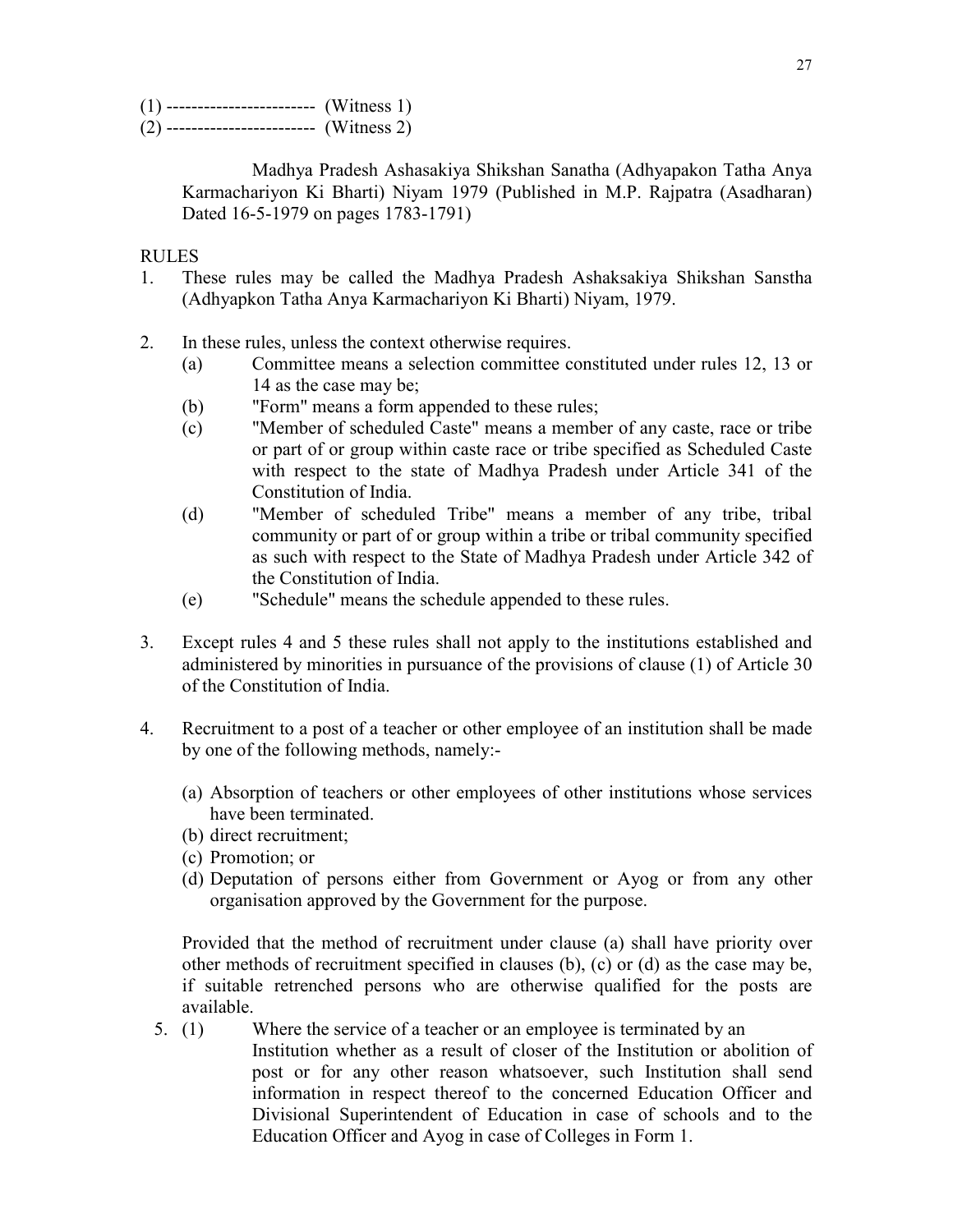- (2) The Education Officer, Divisional Superintendent of Education and the Ayog shall keep a record of the information received under sub-rule (1) in a register to be maintained in Form II.
- 6. In order to be eligible for direct recruitment under these rules a candidate must satisfy the following conditions, namely :-
	- (a) He must have attained the age specified in Schedule 1.
	- (b) Possess the educational qualifications specified in the schedule.
- 7. (1) Subject to the orders issued by the State Government from time to time, in respect of reservation of posts in services under the State Government for members of Scheduled Castes and Scheduled Tribes;
	- (a) Fifteen percent and eighteen percent of the class I & II posts specified in the Schedule I thereof shall be reserved respectively for the members of Scheduled Castes and the members of Scheduled Tribes;
	- (b) Sixteen percent and twenty percent of the class III & IV posts specified in the Schedule thereof shall be reserved respectively for the members of Scheduled Castes and the members of Scheduled **Tribes**
	- (2) If sufficient number of candidates belonging to Scheduled Castes or Scheduled Tribes, as the case may be are not available for filling the posts reserved for them under sub-rule (1) the remaining posts shall be filled from amongst the candidates other than Scheduled Castes or Scheduled Tribes.
- 8. (1) Where an Institution desires to fill up any vacancy of a post of a teacher or other employee, it shall make a reference to that effect to the Education Officer, the Divisional Superintendent of Education or the Ayog as the case may be alongwith a requisition in Form III.
	- (2) On receipt of a reference under Sub-rule (1), the Education Officer, the Divisional Superintendent of Education of the Ayog, as the case may be shall furnish information to the Institution concerned in Form IV and such information shall relate to:-
		- (a) Person having more length of continuous service in educational institution shall be given priority over the person having lesser service at his credit.
		- (b) Person who was permanent in service shall have priority over a person who was temporary in service; or
		- (c) Person whose service were terminated earlier shall have priority over a person whose services were terminated later.
	- (3) If no suitable and otherwise qualified teacher or other employee is available, the Education Officer, the Divisional Superintendent of Education or Ayog, as the case may be shall furnish a non-availability certificate to the Institution concerned.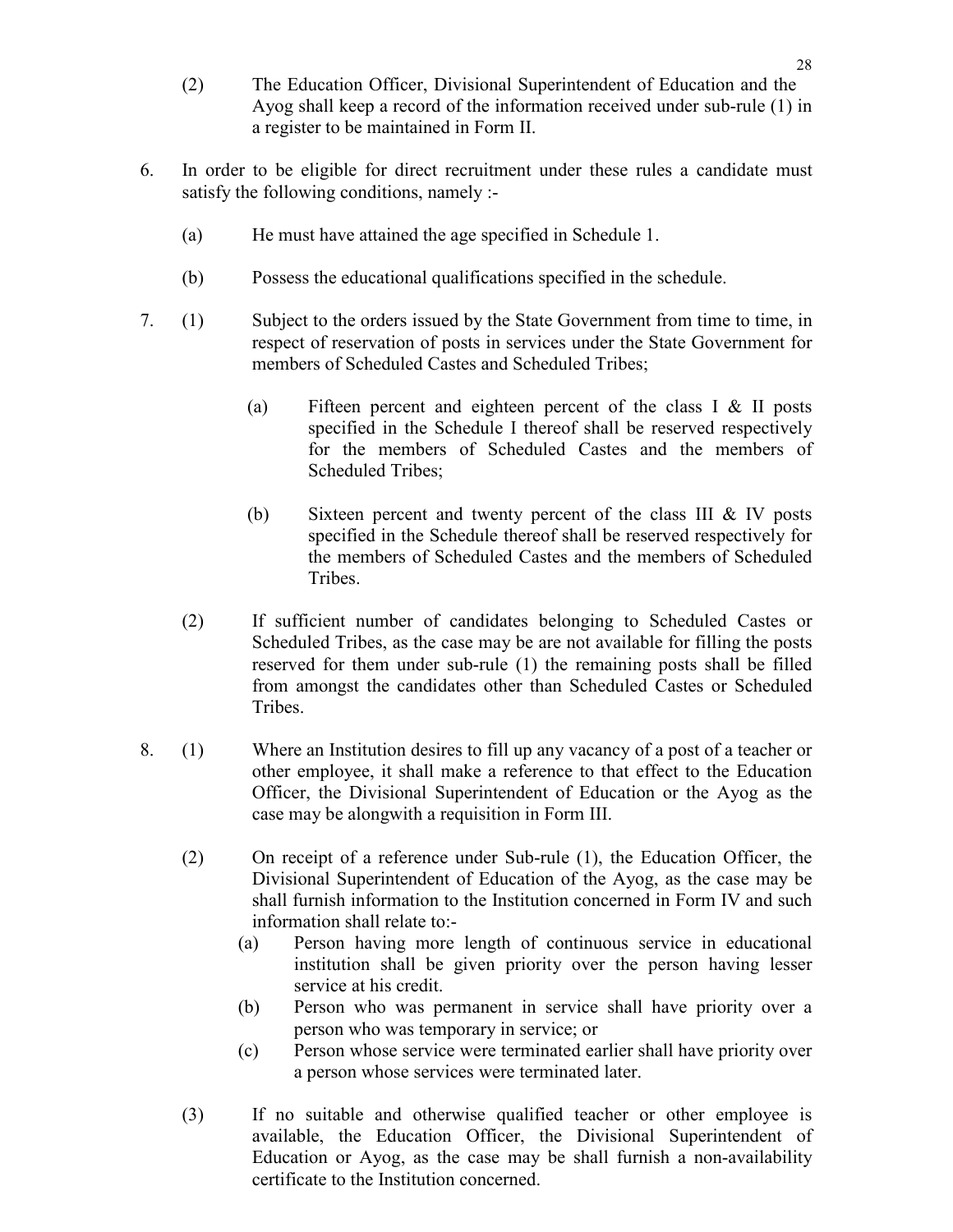- (2) A copy of the notice prepared under sub-rule (1) shall be exhibited on the notice board of the Institution and a copy shall be sent to each of the officers of the Education Officer, District Education Officer, and the Divisional Superintendent of Education for exhibiting it on the notice board of their respective offices.
- (3) An Institution may, if it so desires, get the notice prepared under sub-rule (1) published in newspaper or published in any other manner deemed proper.
- (4) The Institution shall also notify the vacancy to the local Employment Exchange.
- 10. Application for vacancies in non-government Education Institution for Higher Education shall be invited in accordance with the provisions of the College Code framed under the Madhya Pradesh Vishwavidyalaya Adhiniyam, 1973. (No. 22 of 1973).
- 11. An application made under rules 9 or under rule 10 shall be accompanied by satisfactory proof of payment fee if any.
- 12. (1) For every Institution other than a Secondary School and a non-Government Educational Institution for Higher Education, there shall be selection committee consisting of :-
	- (a) The Chairman- to be nominated by the Institution and
	- (b) Members-
		- (i) District Educational Officer or his nominee
		- (ii) One nominee of management
		- (iii) Head Master of the Institution
	- (2) No business shall be transacted at a meeting of the committee unless the Chairman and atleast two members be present thereat.
- 13. (1) For every Secondary School there shall be a selection committee consisting of –
	- (a) The Chairman- to be nominated by the Institution and
	- (b) Members-
		- (i) Divisional Superintendent of Education or his nominee
		- (ii) One nominee of the management
		- (iii) One Expert in the subject concerned to be nominated by the Divisional Superintendent of Education
	- (2) No business shall be transacted at a meeting of the committee unless the Chairman, Expert and atleast two members be present thereat.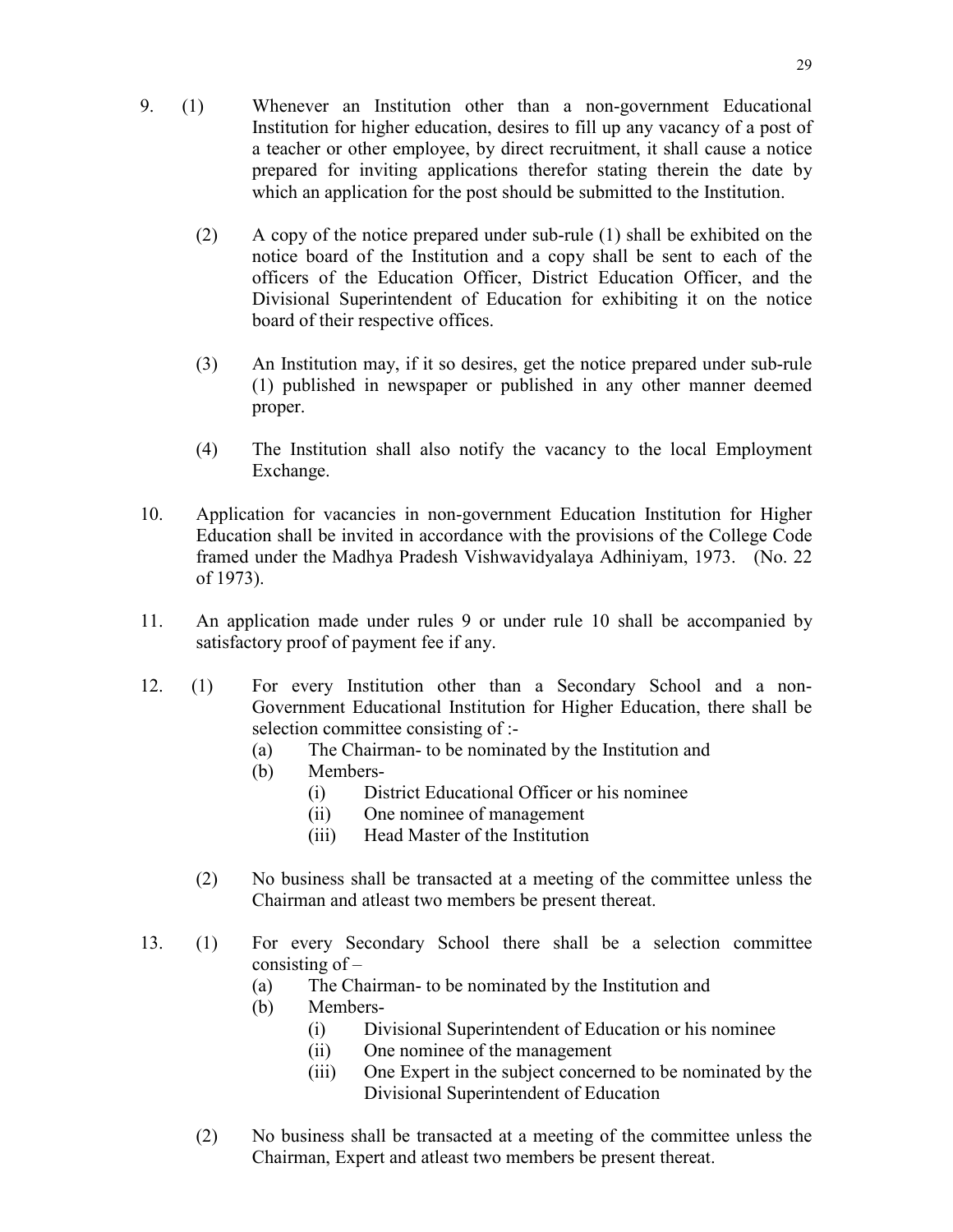- 14. (1) For every non-government Educational Institute for Higher Education there shall be a selection committee consisting of –
	- (i) In the case of teaching post:-
		- (a) Kulapati or his nominee Chairman
		- (b) One nominee of the Management from amongst, its members who are not teachers-Member
		- (c) One Expert in the subject concerned nominated by the Kulapati-Member
		- (d) One Expert in the subject concerned nominated by the Madhya Pradesh Uchcha Shiksha Anudan Ayog-Member
		- (e) Principal of the Institution Member Secretary

# (ii) In the case of Principal:-

- (a) Kulapati or his nominee Chairman
- (b) One nominee of the Management Member
- (c) Dean College Development Council Member
- (d) One nominee of the Madhya Pradesh Uchcha Shiksha Anudan Ayog- Member

# (iii) In the case of non-teaching post:-

- (a) A nominee of the Kulapat- Chairman
- (b) One nominee of the Management Member
- (c) One nominee of the Madhya Pradesh Uchcha Shiksha Anudan Ayog- Member
- (d) Principal of the Institution Member Secretary
- (2) In the case of a committee constituted under clause (i) of sub-rule (1) no business shall be transacted at a meeting of such committee unless the chairman, one expert and two other members be present thereat and in the case of the committee constituted under clause (ii) or (iii) of that sub-rule no business shall be transacted at a meeting of such committee unless the chairman and three members be present thereat
- 15. (1) The committee shall, having regard to the nature of duties of the post, select candidates by any one of the methods prescribed under the said rule and shall prepare a list of such candidates.
	- (2) The candidates shall be selected on the basis of merit and the panel as well as the order of the names in the panel recommended by the Selection Committee should have the full concurrence of atleast one expert.
	- (3) The list prepared under sub-rule (1) shall contain the names of candidates five times the number of posts proposed to be filled up.
	- (4) The list prepared under sub-rule (1) shall be submitted to the Institution.
	- (5) Appointment of any post of a teacher or other employee shall be made in order of merit from the list prepared under sub-rule (1).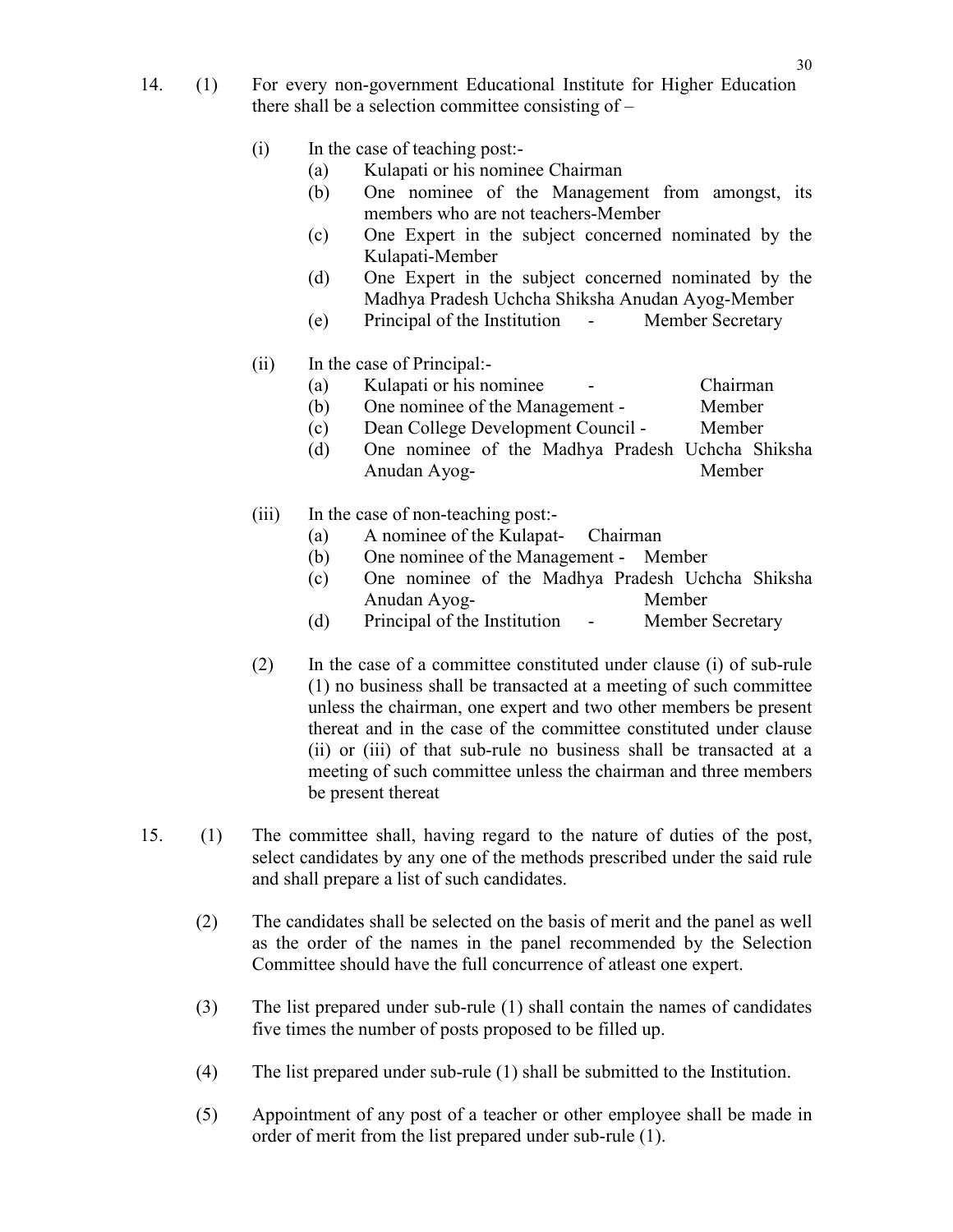Under the Rules 6 & 7 of Madhya Pradesh Ashasakiya Shikshan Sanstha (Adhyapkon Tatha Anya Karmachariyon Ki Bharti) Niyam 2979 (Published in M.P. Rajpatra (Asadharan) dated 16-5-1979 on pages 1783-1791\* ).

# MINIMUM QUALIFICATIONS FOR REQUIREMENT TO TEACHING

# POSITION IN THE INSTITUTIONS.

# (A) For Lecturers in College:

- (a) A doctor's degree or published research work of an equivalent high standard; and
- (b) (i) A  $2<sup>nd</sup>$  class Masters Degree in the concerned subject with atleast 50% marks (b) in the seven point scale) or an equivalent degree of a foreign University; and

## N.B. (while taking into account the marks/grade, the marks/grade obtained in the internal assessment if any, shall be excluded)

(ii) At least 50% marks at the Higher Secondary/Intermediate/Pre University Examination, as the case may be.

Having regard to the need for developing inter-disciplinary programmes the degree in (a) above may be in relevant subject.

Provided that if the Selection Committee is of the view that the research work of a candidate as evident either from his thesis or from his published work is of very high standard it may relex any of the qualifications prescribed in (b) above.

Provided further that if a candidate possessing a Doctor's degree or equivalent research work is not available or is not considered suitable, a person possessing the following qualifications may be recruited.

- (i) A 2nd class Master's Degree in the concerned subject with atleast 50% marks (B in the seven point scale), and while taking into account the marks/grade, obtained in the internal assessment if any, shall be excluded.
- (ii) 2 years experience of research work or practical experience in research laboratory, research organisation; and
- (iii) At least 50% marks at the Bachelor's degree Examination on the basis of which division is awarded at the degree level by the University; and
- (iv) At least 50% marks at the Higher Secondary/Intermediate/Pre University Examination, as the case may be.

 $\overline{\phantom{a}}$ 

<sup>\*</sup> Amended vide amendment published in M.P. Rajpatra IV(Ga) page 154 (1983 MPLT Part II 49)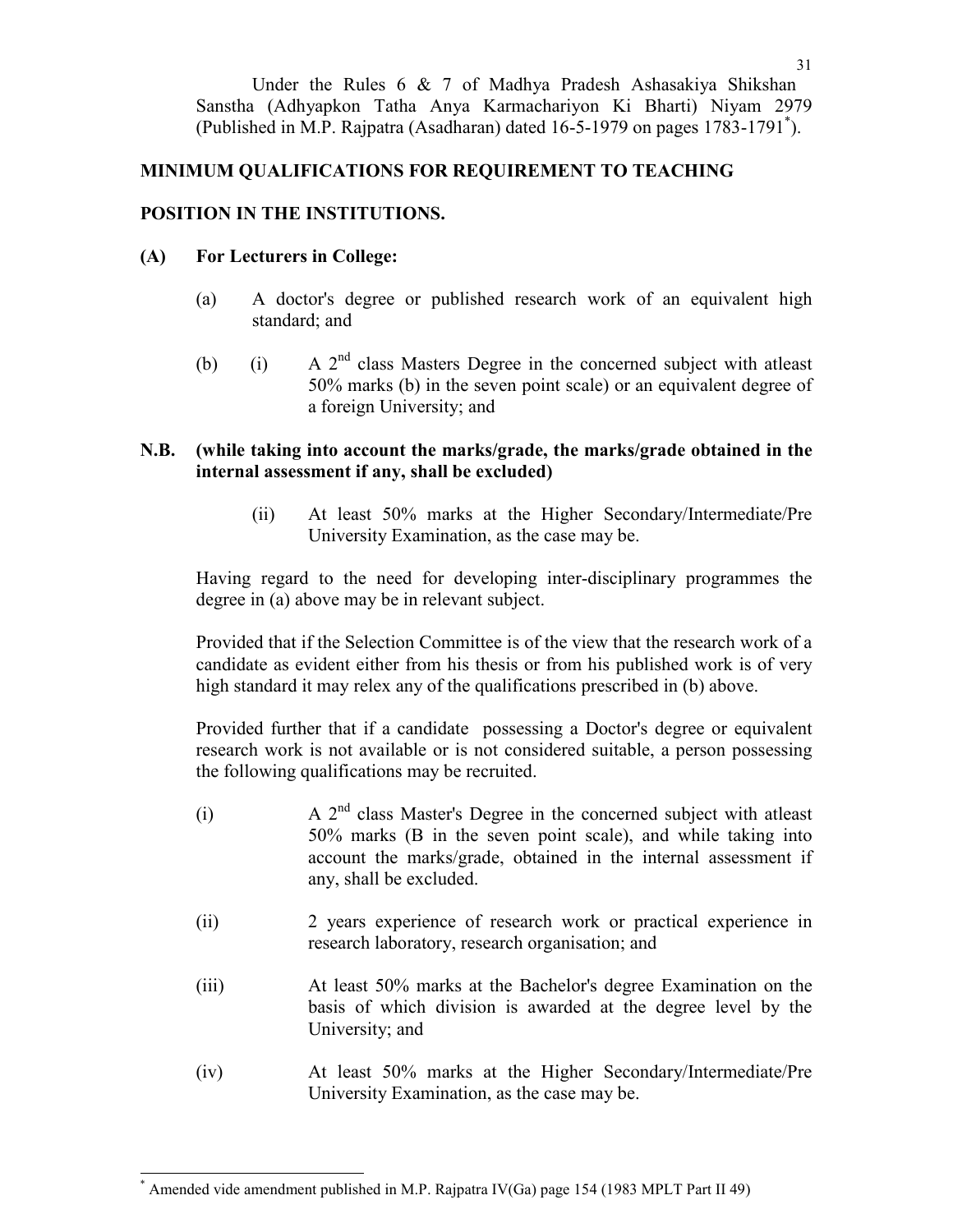I. A Master's Degree with first class or grade (A) in a relevant subject; and

OR

- II. At least 50% marks at the Bachelor's degree Examination on the basis of which division is awarded by the University; and
- III. At least 50% marks at the Higher Secondary/Intermediate/Pre University Examination, as the case may be.

Provided further that in the case of categories (B) and (C), a candidate will have to obtain a Doctor's Degree, M.Phil Degree or have to his credit published research work of equivalent standard within 5 years of his appointment failing which he will not earn future increment until he fulfills these requirements.

N.B. The requirement regarding minimum percentage of marks shall be relaxed up to 5% in case of Scheduled Caste/Scheduled Tribes candidates.

# (B) Minimum Qualifications prescribed for recruitment to the posts of non Government College Professors.

- (a) A doctor's degree or published work of an equivalent high standard; and
- (b) (i) A  $2<sup>nd</sup>$  class Masters Degree in the concerned a subject with at least 50% marks (B in the seven point scale) or an equivalent degree of a foreign University; and

### N.B. (while taking into account the marks/grade obtained in the internal assessment if any, shall be excluded)

- iii) Atleast 50% marks at the Bachelor's degree Examination on the basis of which division is awarded at the degree level by the University; and
- (iii) Atleast 50% marks at the Higher Secondary/Intermediate/Pre University Examination, as the case may be.
- (c) (i) The experience of teaching of Post-Graduate classes shall be atleast 5 years; and
	- (ii) Atleast three years experience of guiding research

Provided that if the Selection Committee is of the view that the research work of a candidate as evident either from his thesis or from his published research work is of very high standard, it may relax any of the qualifications prescribed in (b) above.

N.B. The requirement regarding minimum percentage of marks shall be relaxed up to 5% in case of Scheduled Castes/Scheduled Tribes candidates.